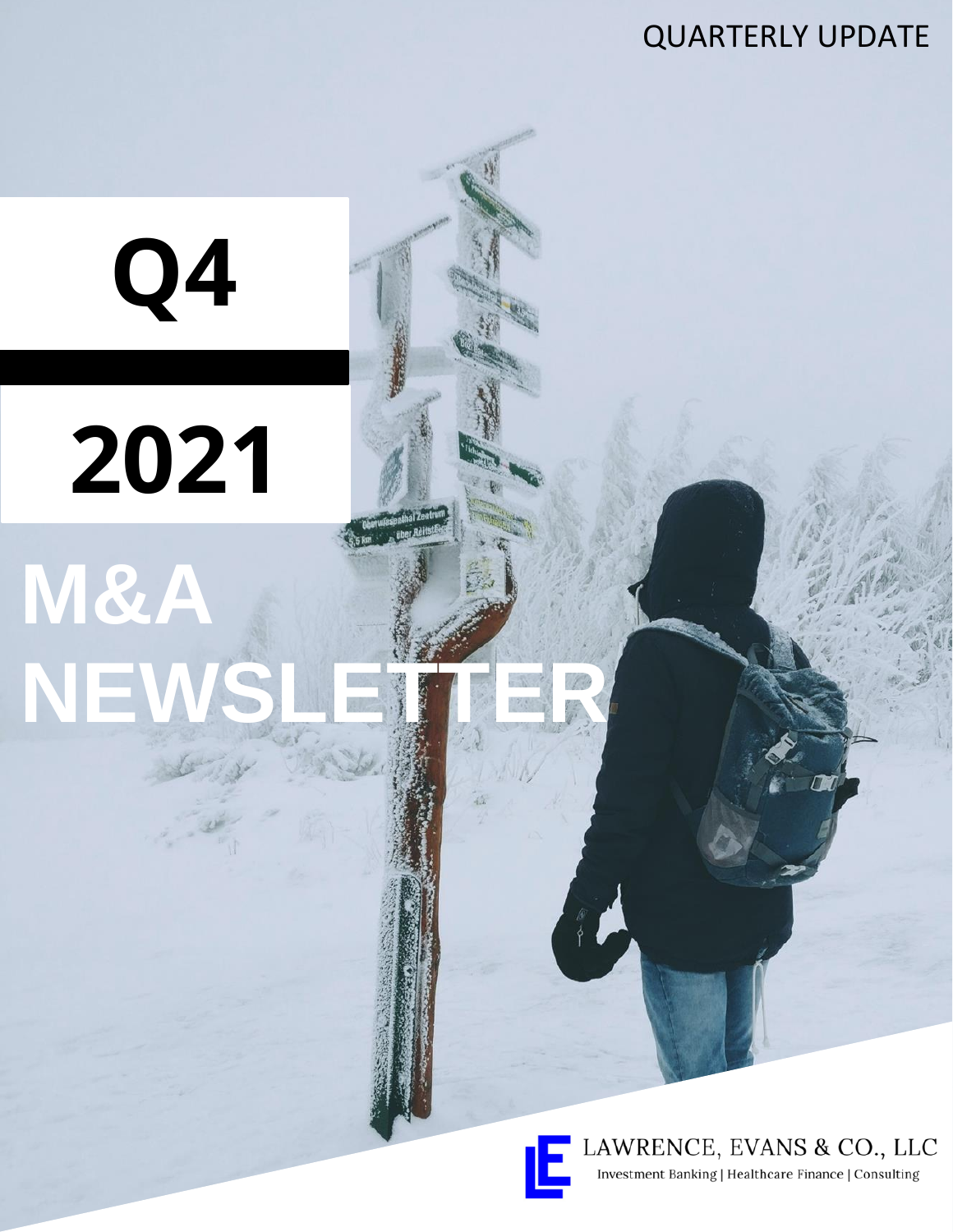## Q4 MARKET DEVELOPMENTS

Broad stock indices had a solid year with the S&P 500 index turning in its 14<sup>th</sup> best year on record (data back to 1927). The S&P 500 is market capitalization weighted and the largest stocks weightings in the index (which include Apple, Microsoft, Amazon, Facebook, Google, Tesla, Nvidia, Berkshire, and JPM) outperformed in the quarter over the broader market. This is evident in the outperformance of the S&P 500 vs. the Russell which is a broader representation of the universe of stocks.

|                   | <b>Index Performance</b> |                                            |           |       |       |       |  |  |  |  |  |
|-------------------|--------------------------|--------------------------------------------|-----------|-------|-------|-------|--|--|--|--|--|
| <b>Index Name</b> |                          | <b>Index</b><br><b>Price</b><br>12/31/2021 | 9/30/2021 | QoQ % | YTD%  | TTM % |  |  |  |  |  |
|                   | <b>S&amp;P 500</b>       | 4.766.18                                   | 4.307.54  | 10.6% | 26.9% | 26.9% |  |  |  |  |  |
|                   | <b>Russell</b>           | 2,245.31                                   | 2,204.37  | 1.9%  | 13.7% | 13.7% |  |  |  |  |  |
|                   | <b>NASDAQ</b>            | 15.644.97                                  | 14.448.58 | 8.3%  | 21.4% | 21.4% |  |  |  |  |  |
|                   | Dow Jones                | 36.338.30                                  | 33.843.92 | 7.4%  | 19.5% | 19.5% |  |  |  |  |  |

*Source: Yahoo Finance*

The benchmark 10 year US Treasury Note traded in a range over the quarter and ended the year at 1.512% which was lower by 1.7 bps (1.529%) from 9/30/2021 and up 59.5 bps (0.917%) from 12/31/2020. The inflation fears have since pushed the treasury rate up to over 1.8% in the first few weeks of 2022 while the equity markets (and crypto) have seen nearly a wipeout of their recent 4<sup>th</sup> quarter performance. The months performance thru 3 weeks is the worst drop since the start of the pandemic in March of 2020. The underlying fears of supply chain challenges, inflation, White House policy items getting passed, threatening confrontation with Russia are among the conversations causing heartburn with investors.

#### **Merger & Acquisition Trends**

By any measure, 2021 was a blowout year for M&A transactions when measured by number of deals or deal value. 2021 had total global deal volume of \$5.1 trillion which was up 34% from 2020 (\$3.8 trillion) and 2021 was at the highest deal value volume since 2015. US Deals totaled \$2.9 trillion in 2021 which was up 55% from 2020's 1.9 trillion.



Despite recent challenges in the equity markets, 2022 sets up well for M&A transactions. While there are clearly potential challenges (raising rates, supply chain challenges, and historically high valuations), the shear amount of dry powder in terms of un-invested committed capital sitting with private equity, family offices, and corporations will continue to need to be invested over the foreseeable horizon. This dynamic will bode well for transactions. Sitting in cash is not an acceptable alternative with real yields negative on an inflation adjusted basis. Anecdotally, our team is constantly being contacted by established and new private equity firms (along with well-funded family offices) that have a strong interest in investing capital in lower middle market businesses.

| <b>4Q2021 Top Healthcare Related Deals</b> |                                           |                          |                    |                           |                |  |  |  |
|--------------------------------------------|-------------------------------------------|--------------------------|--------------------|---------------------------|----------------|--|--|--|
| <b>Deal Date</b>                           | <b>Companies</b>                          | <b>Deal Size</b><br>(SB) | <b>Deal Type</b>   | Deal<br><b>Status</b>     | <b>Buyer</b>   |  |  |  |
| 21-Oct-2021                                | Medline Industries                        | 34.000.00                | Buyout/LBO         | Completed                 | Private Equity |  |  |  |
| 20-Dec-2021                                | Cerner (NAS: CERN)                        | 28,300,00                | Merger/Acquisition | Announced<br>/In Progress | Strategic      |  |  |  |
| 08-Dec-2021                                | <b>Pharmaceutical Product Development</b> | 17.400.00                | Merger/Acquisition | Completed                 | Strategic      |  |  |  |
| 22-Nov-2021                                | Athenahealth                              | 17.000.00                | Buyout/LBO         | Announced<br>/In Progress | Private Equity |  |  |  |
| 19-Nov-2021                                | Acceleron Pharma                          | 11.500.00                | Merger/Acquisition | Completed                 | Strategic      |  |  |  |
| 13-Dec-2021                                | Hill-Rom Holdings                         | 10.500.00                | Merger/Acquisition | Completed                 | Strategic      |  |  |  |

Lawrence, Evans & Co., LLC ● 88 E. Broad St, Suite 1750 ● Columbus OH 43215 www.lawrenceevans.com ● Phone 614.448.1304 ● @LawrenceEvansCo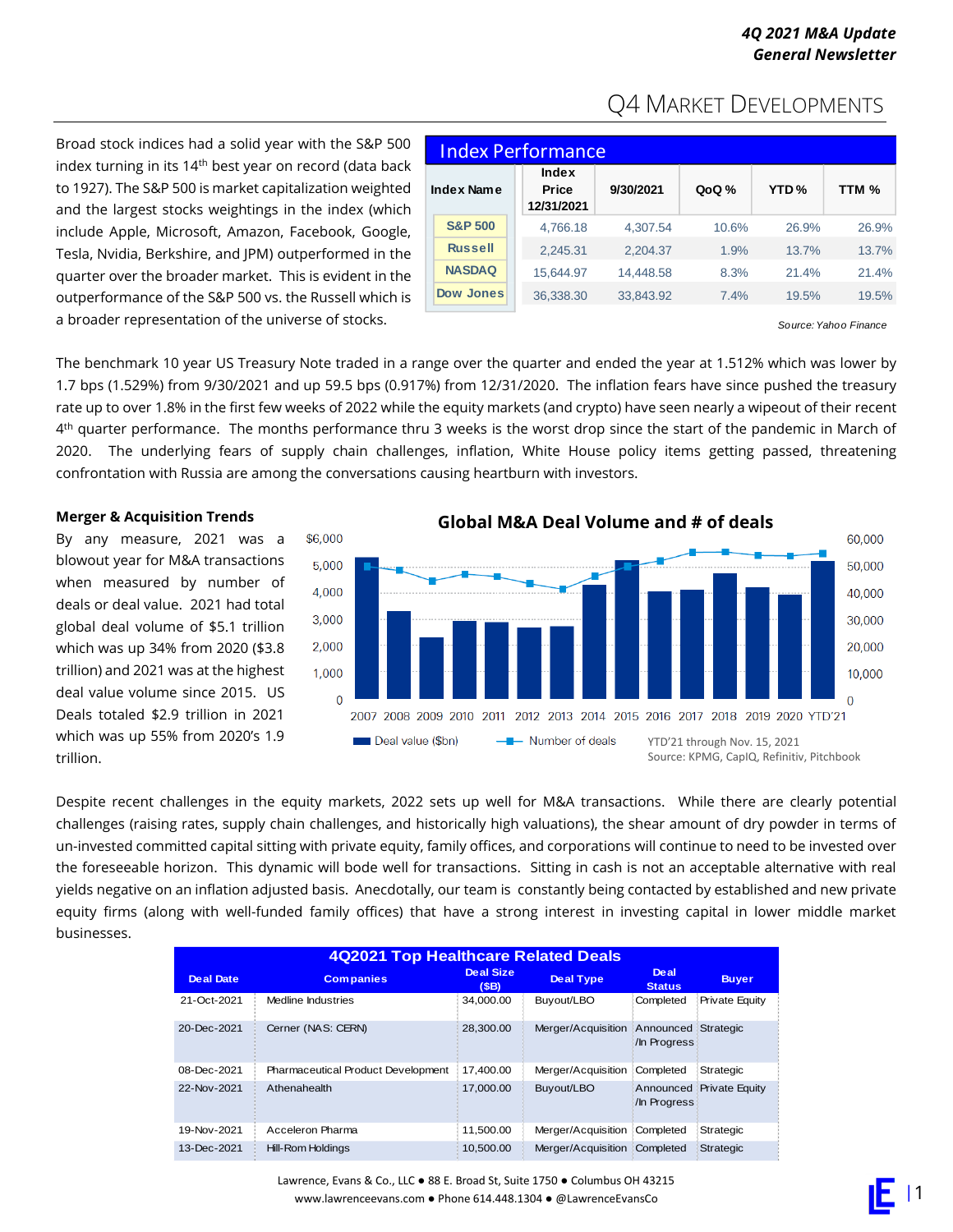

#### **Supply Chain Challenges**

The common theme we are hearing in the news is the issues with the "Supply Chain". I'd argue the average American had never heard of supply chains prior to this recent time. A supply chain is the network or system that moves or distributes goods from suppliers to companies and finally to the end consumer. Walk into any grocery store and you will see empty shelves and higher prices. Try to buy an appliance that broke and see what your limited options are (my recent conversation

was to order and expect a 6 month estimated delivery time; I don't want to do dishes for that long).

There is a litany of reasons for the current situation. In no particular order: **1) China's covid-zero policy reducing output of goods and therefore 2) reducing imports of components into the US, 3) the semiconductor shortage, 4) the great resignation, 5) the great retirement, 6) lack of suitable childcare for parents to go to work, 7) Covid fears, 8) bottlenecks at the port of Los Angeles, 9) lack of truckers to move goods, 10) wage inflation, 11) cost inflation, 12) too much stimulus, 13) not enough stimulus in other areas, 14 +) etc.**

I'd argue the situation stems from initial shutdown of the economy in March/April 2020. Companies closed or at a minimum significantly pulled back production, the economy was infused with significant monetary and fiscal stimulus, consumers increased savings and were unable to spend on services / travel, and inventory were drawn down across the system. All the while, the world shifted. Companies and Employees alike are both now reevaluating how we work, what is important, what are our goals. Then we began to open the economy, but it has not been a complete business as usual (and potentially never will be).

The eventual opening of the economy created challenges. Consumers consumed more goods vs. services and not everyone reengaged with the workforce. The reopening and new paradigm has been challenging for companies and households to navigate. We do not think there will be one single bullet that fixes the supply chain. We are currently navigating a spike in cases from COVID-19's omicron variant which is disrupting the situation further and will begin to show up in the data over the coming months. Ultimately over time, the economy and consumers will stabilize at a new post-covid level. Excess savings will be depleted, and consumers will need to re-engage with the workforce, the next variant will come and go but the society will learn to live with Covid, and businesses will adapt (or die) to the new operating situation.

#### **Fed Rate Expectations**

There is growing fear in the marketplace that the Federal Reserve is behind the curve. The Fed's dual mandate (maximum employment and price stability) is looking a little out of whack. The December employment report showed headline unemployment at 3.9% and the December CPI headline was 7.0% which is the highest print since June 1982. It could be argued that we are not at "full employment" because even though the headline is a 3.9% unemployment, the labor force participation rate stands at 61.9% which is 2.9 million less workers than in Feb 2020, prior to the Pandemic. It is clear we do not have price stability. Regardless of which camp you are in (transitory inflation spike or non-transitory inflation spike), consumers and businesses must adapt to the higher costs for energy, food, employment, raw materials and rent in real time.



#### Difference in total U.S. employment from pre-pandemic levels in Feb. '20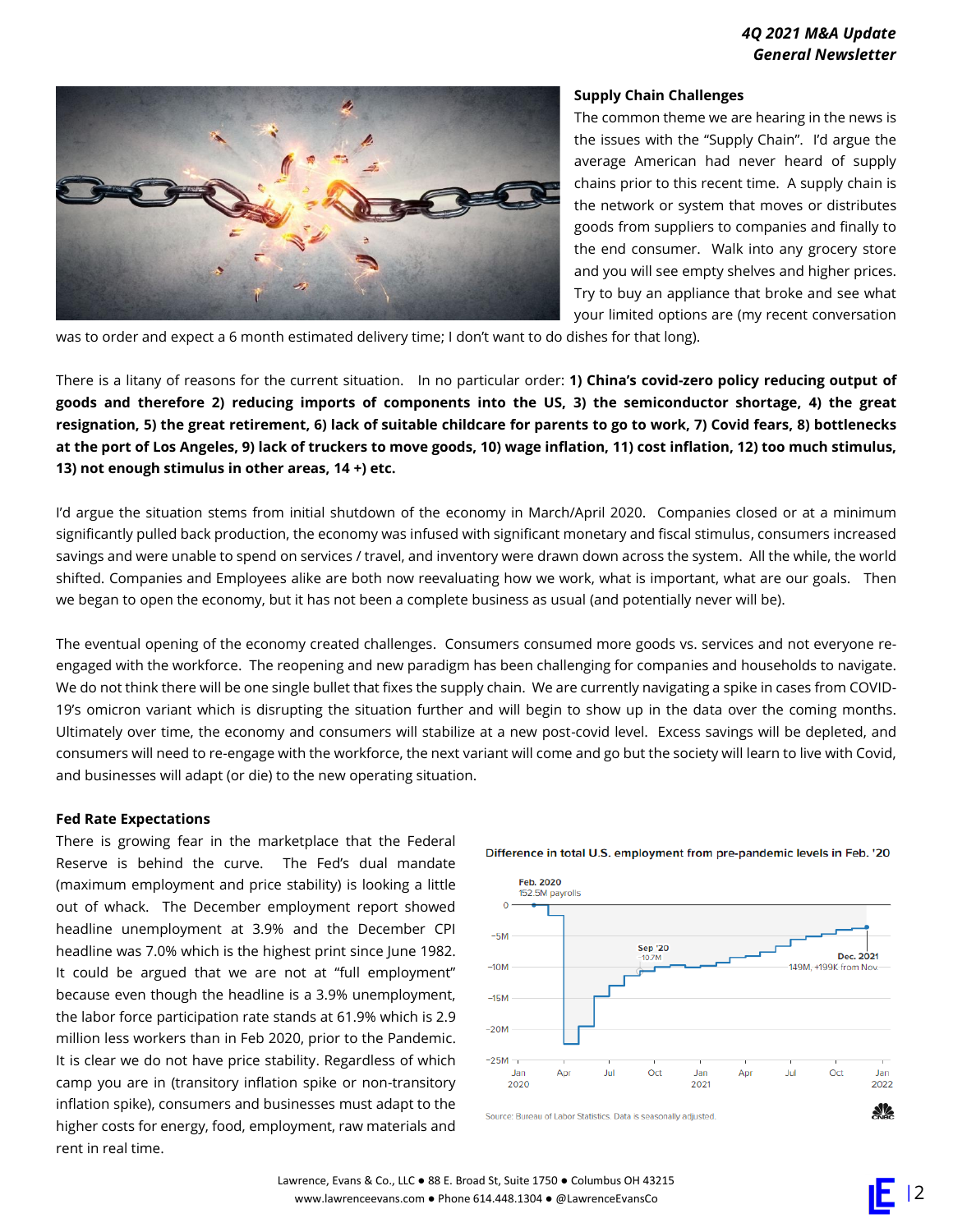

The 10 year treasury note has given it's signal on the Fed and has moved higher by 25 bps ending the first full trading week of year at 1.76% and touching a high of 1.80%. The price of the security falls when yields go up. Market consensus in late 2021 was the Fed would increase the Fed Funds target rate 2 to 3 times in 2022. With the recent prints of CPI and tightening labor market, a few prognosticators envision 4 rate hikes in 2022. The first meeting for the Federal Open Markets Committee in

which they issue a Summary of Economic Projections is March 15<sup>th</sup> & 16<sup>th</sup>. The historical trend is rate hikes happen at meeting with the summary projections. There are 4 such meetings in 2022. For a prediction sure to be wrong, this writer thinks the Fed will raise rates at the March and June meeting 25 bps a time. Not raise at the September meeting (due to political pressure and coming election even though this independent body is supposed to be free of political pressure). Then at the December meeting raise the rate 50 bps because they would have raised at the September meeting but didn't. I'll comment on this in future issues.

#### **ESG – A Trend to Recognize and Understand**

You may or may not be familiar with the term ESG or what it represents. ESG stands for Environmental, Social, and Governance which is a screening framework for investors, pension funds, and endowments to identify investments. Broken down: **Environmental** criteria measure how a company interacts with nature, **Social** criteria measure how the company interacts with its stakeholders (ie, employees, suppliers, customers, and communities), and finally **Governance** criteria measure executive pay, leadership, reporting (audits & internal controls), cyber threats, and shareholder rights. As a case in point, it could be argued that Exxon, Meta (the artist formerly known as Facebook), and Enron would have scored low on their respective ESG buckets. Exxon Valdez example for environmental, Meta handing of elections and misinformation for social, and Enron's accounting scandal for governance.



The ESG movement looks to help identify the concept that price return of an investment is not the end all / be all and looks to understand and quantify how profits are made overlaying the greater good of the society.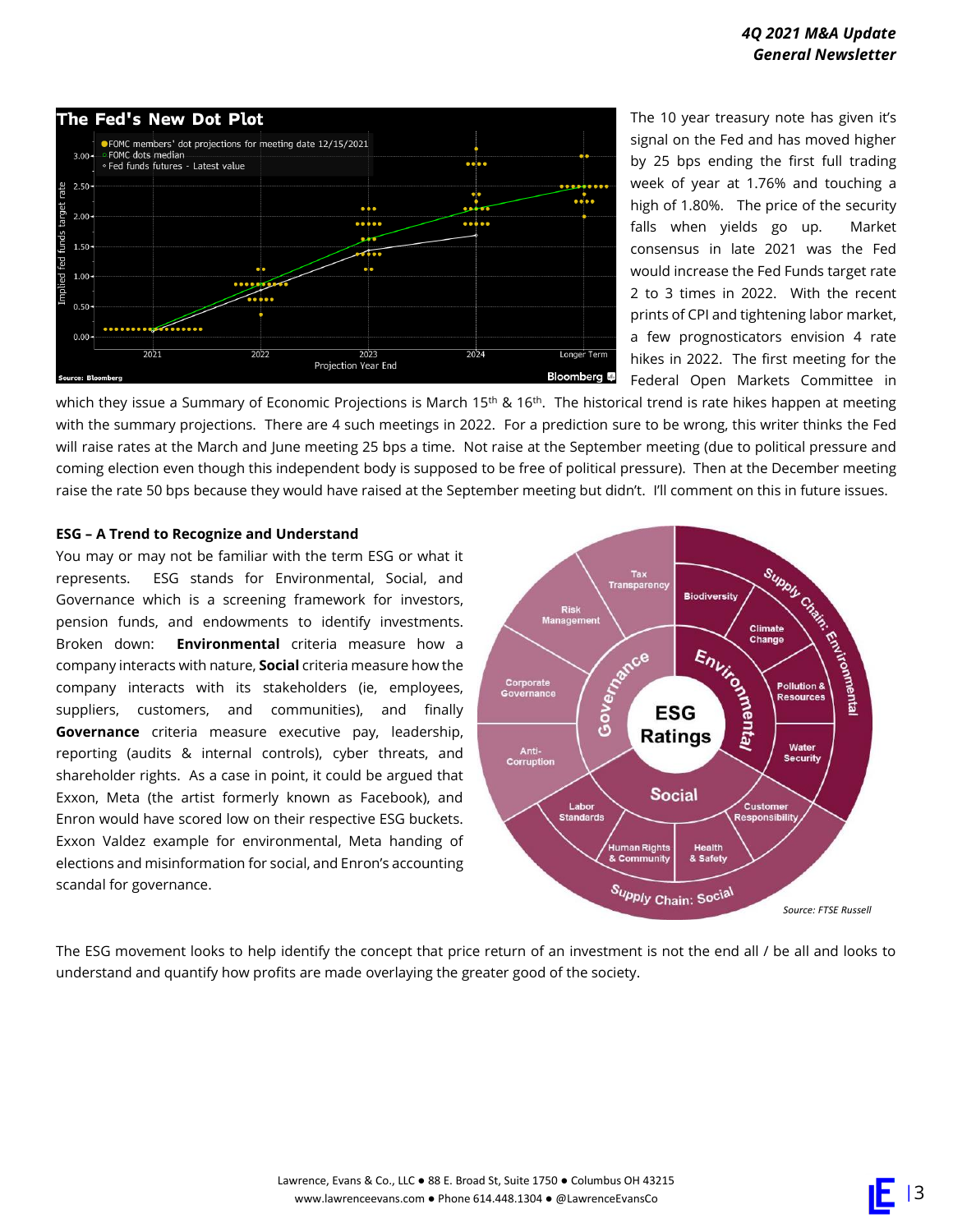

The chart to the left compares the daily price change of the S&P 500 index (displayed in orange) vs the price movement of the Vanguard ESG US Stock ETF over the last 12 months. Historical data on ESG performance currently goes back a few years (early 2019) but shows a strong correlation to the overall price performance of the broader market. Different snapshots and time horizons can show outperformance or underperformance of the strategy vs. the market. Ultimately, the screening criteria shows a relative performance similar to the overall market but with the added benefit of "responsible investing".

The flip side of the ESG movement is a notion that the movement is just a new marketing ploy of Wall Street to make money and help investors "feel" better about themselves and their investing. This opinion will be highlight in a series of articles in the Wall Street Journal by author James Mackintosh (starting Jan 23, 2022). One interesting observation of the WSJ author is the ESG investors have been able to pressure boards and companies to divest of certain assets that are not aligned with the ESG framework. This makes the selling company "greener", but the asset has been sold to another investor. Unless the investor shuts down the operation (ie. loses money), the net / net for the earth is zero. The fossil fuel plant was sold from the ESG focused company to the investor that does not focus on ESG. The plant is still in operation until the plant becomes unprofitable to operate. While the ESG framework "helped" the selling company, the plant is still in operation burning fossil fuels.

We really liked the following quote: "My big concern about ESG investing is that it distracts everyone from the work that really needs to be done. Rather than vainly try to direct the flow of money to the right causes, it is simpler and far more effective to tax or regulate the things we as a society agree are bad and subsidize the things we think are good. The wonder of capitalism is that the money will then flow by itself." **Why the Sustainable Investment Craze is Flawed**, James Mackintosh, Wall Street Journal.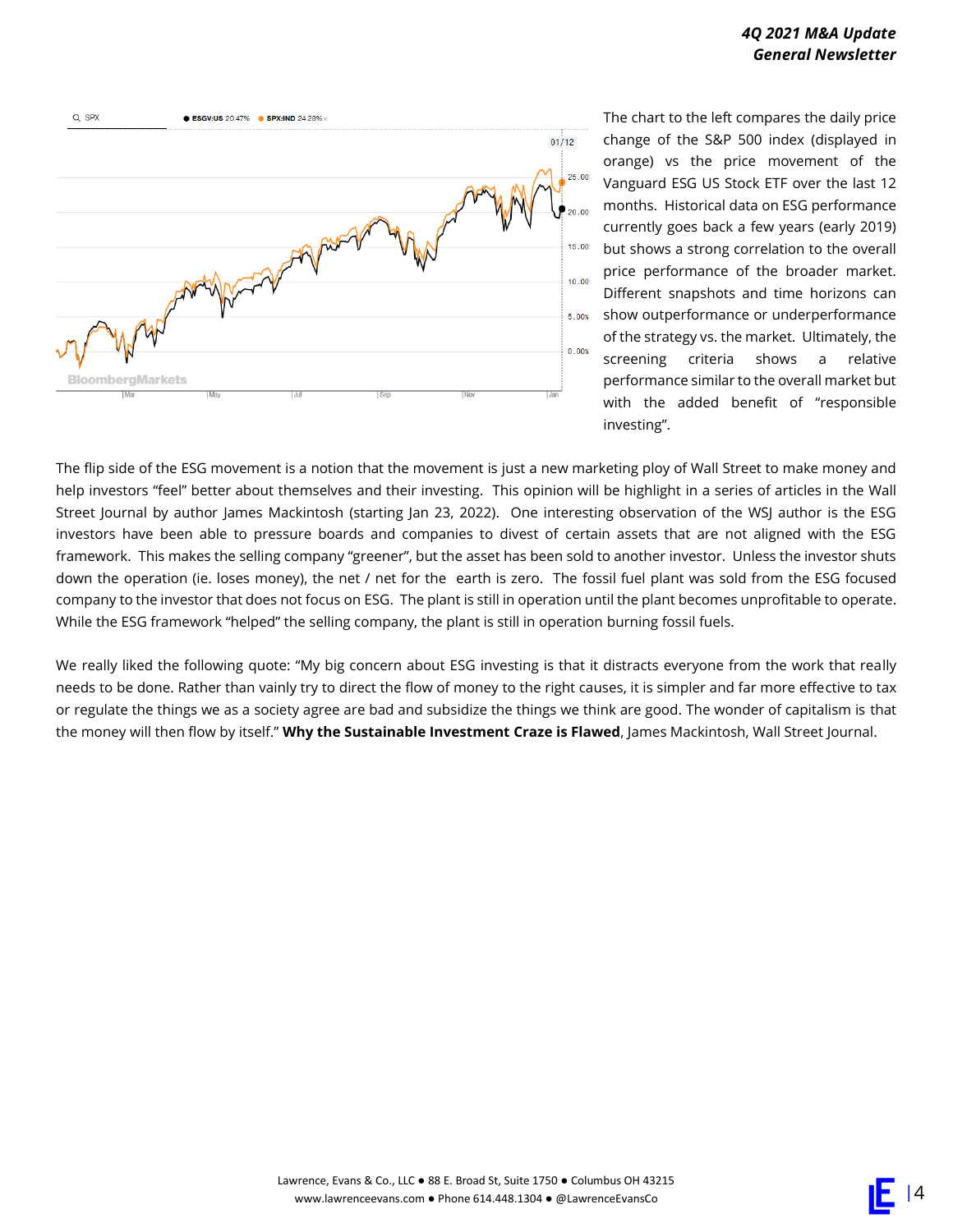## TOP TRANSACTIONS

| <b>Deal Date</b> | <b>Companies</b>                   | <b>Deal Size</b> | <b>Deal Status</b>       | <b>Investors</b>                                                                                                                                                                                              | <b>Deal Synopsis</b>                                                                                                                                                                                                                                                                                                                                                                                                                                                                                                                                                                                                                                                                                                                                                                                               |
|------------------|------------------------------------|------------------|--------------------------|---------------------------------------------------------------------------------------------------------------------------------------------------------------------------------------------------------------|--------------------------------------------------------------------------------------------------------------------------------------------------------------------------------------------------------------------------------------------------------------------------------------------------------------------------------------------------------------------------------------------------------------------------------------------------------------------------------------------------------------------------------------------------------------------------------------------------------------------------------------------------------------------------------------------------------------------------------------------------------------------------------------------------------------------|
| 21-Oct-2021      | Medline Industries                 | 34,000.00        | Completed                | Blackstone (NYS: BX) (Joseph<br>Baratta), Government of Singapore<br>Investment Corporation (GIC),<br>Hellman & Friedman(Allen Thorpe),<br>The Carlyle Group (NAS:<br>CG)(Stephen Wise)                       | The company w as acquired by The Blackstone Group, The Carlyle Group,<br>Hellman & Friedman, Government of Singapore Investment Corporation (GIC)<br>and The Abu Dhabi Investment Authority through a \$34 billion LBO on October<br>21, 2021. The transaction values the company at an estimated \$42.5 billion. In<br>The Abu Dhabi Investment Authority, Support of the transaction, the company received \$8.27 billion of debt<br>financing in the form of a \$7.27 billion term loan B and a \$1 billion revolver<br>facility from Bank of America, Barclays Bank, Jefferies Finance and other<br>lenders. The investment w ill be used to expand its product offerings,<br>accelerate international expansion and continue to make new infrastructure<br>investments to strengthen its global supply chain. |
| 14-Dec-2021      | Kansas City Southern               | 31,000.00        | Completed                | Canadian Pacific Railw ay (TSE: CP)                                                                                                                                                                           | The company w as acquired by Canadian Pacific Railw ay (TSE: CP) for \$31<br>billion on December 14, 2021. The acquisition creates the only single-line<br>railroad linking the United States, Mexico and Canada.                                                                                                                                                                                                                                                                                                                                                                                                                                                                                                                                                                                                  |
| 20-Dec-2021      | Cerner (NAS: CERN)                 | 28,300.00        | Announced/In<br>Progress | Oracle (NYS: ORCL) (Safra Catz)                                                                                                                                                                               | The company reached a definitive agreement to be acquired by Oracle (NYS:<br>ORCL) for \$28.3 billion on December 20, 2021. The acquisition offers<br>additional revenue grow th for Oracle and accelerates the pace of its product<br>and technology development.                                                                                                                                                                                                                                                                                                                                                                                                                                                                                                                                                 |
| 08-Dec-2021      | Pharmaceutical Product Development | 17,400.00        | Completed                | Thermo Fisher Scientific (NYS:<br>TMO)(Marc Casper)                                                                                                                                                           | The company w as acquired by Thermo Fisher Scientific (NYS: TMO) for<br>\$17.4 billion on December 8, 2021. Through this acquisition, Thermo Fisher<br>Scientific will offer a comprehensive suite of services across the clinical<br>development spectrum from scientific discovery, to assessing safety,<br>efficacy and health care outcomes, to managing clinical trial logistics, to the<br>development and manufacturing of the drug product.                                                                                                                                                                                                                                                                                                                                                                |
| 22-Nov-2021      | Athenahealth                       | 17,000.00        | Announced/In<br>Progress | Bain Capital, Bain Capital Tech<br>Opportunities, Government of<br>Singapore Investment Corporation<br>(GIC), Hellman & Friedman                                                                              | The company entered into a definitive agreement to be acquired by Hellman &<br>Friedman, Bain Capital, Bain Capital Tech Opportunities and Government of<br>Singapore Investment Corporation (GIC) through a \$17 billion LBO on<br>November 22, 2021.                                                                                                                                                                                                                                                                                                                                                                                                                                                                                                                                                             |
| 20-Dec-2021      | Bank of the West                   | 16,300.00        | Announced/In<br>Progress | BMO Financial Group (TSE: BMO)                                                                                                                                                                                | BMO Financial Group (TSE: BMO) reached a definitive agreement to acquire<br>the company, a subsidiary of BNP Paribas (PAR: BNP), for \$16.3 billion on<br>December 20, 2021.                                                                                                                                                                                                                                                                                                                                                                                                                                                                                                                                                                                                                                       |
| 15-Nov-2021      | CyrusOne (NAS: CONE)               | 15,000.00        | Announced/In<br>Progress | Global Infrastructure<br>Partners (William Brilliant), Kohlberg<br>Kravis Roberts (NYS:<br>KKR) (Waldemar Szlezak)                                                                                            | The company entered into a definitive agreement to be acquired by Kohlberg<br>Kravis Roberts and Global Infrastructure Partners through a \$15 billion public-<br>to-private LBO on November 15, 2021. KKR Capital Markets provided debt<br>financing for the transaction.                                                                                                                                                                                                                                                                                                                                                                                                                                                                                                                                         |
| 08-Nov-2021      | McAfee (NAS: MCFE)                 | 14.000.00        | Announced/In<br>Progress | Advent International(Bryan Taylor),<br>Canada Pension Plan Investment<br>Board, Crosspoint Capital<br>Partners (Greg Clark), Government<br>of Singapore Investment Corporation<br>(GIC), Permira(Brian Ruder) | The company entered into a definitive agreement to be acquired by Advent<br>International, Permira, Crosspoint Capital Partners, Canada Pension Plan<br>Investment Board and Government of Singapore Investment Corporation (GIC)<br>through an estimated \$14 billion public-to-private LBO on November 8, 2021.<br>The funds will provide the company with both financial and operational<br>resources to further enhance its consumer offering and capture the rapid<br>grow th in consumer demand for digital protection services.                                                                                                                                                                                                                                                                             |
| 01-Nov-2021      | MailChimp                          | 12,000.00        | Completed                | Intuit (NAS: INTU) (Sasan Goodarzi)                                                                                                                                                                           | The company w as acquired by Intuit (NAS: INTU) for \$12 billion on November<br>1, 2021. The integration of the company into the QuickBooks platform w ill help<br>address these issues, providing small and mid-market businesses with tools<br>to pow er their success.                                                                                                                                                                                                                                                                                                                                                                                                                                                                                                                                          |
| 19-Nov-2021      | Acceleron Pharma                   | 11,500.00        | Completed                | Merck & Co. (NYS: MRK)(Robert<br>Davis)                                                                                                                                                                       | The company w as acquired by Merck & Co. (NYS: MRK) for \$11.5 billion on<br>November 19, 2021. The acquisition complements and strengthens Merck's<br>Cardiovascular Pipeline and give an access to the company's rare disease<br>drug candidate, sotatercept.                                                                                                                                                                                                                                                                                                                                                                                                                                                                                                                                                    |
| 01-Nov-2021      | <b>VEREIT</b>                      | 11,000.00        | Completed                | Realty Income (NYS: O) (Sumit Roy)                                                                                                                                                                            | The company w as acquired by Realty Income (NYS: O) for \$11 billion on<br>November 1, 2021. The company's shareholders will receive 0.705 shares of<br>Realty Income stock and will own 30% of the combined company, while<br>Realty Income shareholders w ill ow n 70%. The acquisition w ill help Realty<br>Income add meaningful diversification that further enables new grow the<br>avenues, strengthen cash flow durability and provide significant financial<br>synergies, particularly through accretive debt refinancing opportunities.                                                                                                                                                                                                                                                                  |
| 13-Dec-2021      | Hill-Rom Holdings                  | 10,500.00        | Completed                | Baxter International (NYS:<br>BAX)(Jose Almeida)                                                                                                                                                              | The company w as acquired by Baxter International (NYS: BAX) for \$10.5<br>billion on December 13, 2021. The acquisition will enable Baxter to provide a<br>broader array of medical products and services to patients and clinicians<br>across the care continuum and around the w orld, facilitating the delivery of<br>healthcare that is patient and customer-centered and focused on improving<br>clinical outcomes. As part of the purchase consideration, Baxter w ill pay<br>\$156.00 in cash for each outstanding share of the company's common stock.                                                                                                                                                                                                                                                    |
| 30-Dec-2021      | CoreSite Realty                    | 10,100.00        | Completed                | American Tow er (NYS:<br>AMT) (Thomas Bartlett)                                                                                                                                                               | The company (BER: 07H) w as acquired by American Tow er (NYS: AMT) for<br>\$10.1 billion on December 30, 2021. The transaction will help American Tow er<br>to be w ell-positioned to address evolving customer needs through an<br>enhanced value proposition for netw ork and cloud providers, service<br>integrators and enterprise customers.                                                                                                                                                                                                                                                                                                                                                                                                                                                                  |
| 12-Oct-2021      | Umpqua Bank (NAS: UMPQ)            | 8,200.00         | Announced/In<br>Progress | Columbia Banking System (NAS:<br>COLB) (Clint Stein)                                                                                                                                                          | The company reached a definitive agreement to be acquired by Columbia<br>Banking System (NAS: COLB) for an \$8.2 Billion on October 12, 2021. The<br>acquisition helps Columbia Banking System strengthens its competitive<br>position in high-grow th, attractive markets, including market shares in the<br>Seattle, Portland, and Sacramento metro areas.                                                                                                                                                                                                                                                                                                                                                                                                                                                       |
| 22-Oct-2021      | Retail Properties of America       | 7,500.00         | Completed                | Kite Realty Group Trust (NYS:<br>KRG)(John Kite)                                                                                                                                                              | The company w as acquired by Kite Realty Group Trust (NYS: KRG) for \$7.5<br>billion on October 22, 2021. The acquisition will help both the companies to<br>provide immediate accretion to earnings per share upon realizing cash<br>expense synergies, enhance the portfolio quality and diversification and<br>generate significant presence in value creation opportunities and strategic<br>markets.                                                                                                                                                                                                                                                                                                                                                                                                          |
| 24-Nov-2021      | Inovalon Holdings                  | 7,300.00         | Completed                | 22C Capital, Insight Partners (Deven<br>Parekh), Nordic Capital(Fredrik<br>Näslund)                                                                                                                           | The company w as acquired by Insight Partners, Nordic Capital, 22C Capital<br>Mr. Keith Dunleavy and other investors through a \$7.3 billion public-to-private<br>LBO on November 24, 2021. In support of the transaction, Blackstone Credit,<br>Ow I Rock Capital Corporation BDC and Apollo Global Management provided<br>debt financing in the form of a \$3 billion unitranche loan. The partnership will<br>advance the company's mission of empow ering data-driven healthcare.                                                                                                                                                                                                                                                                                                                              |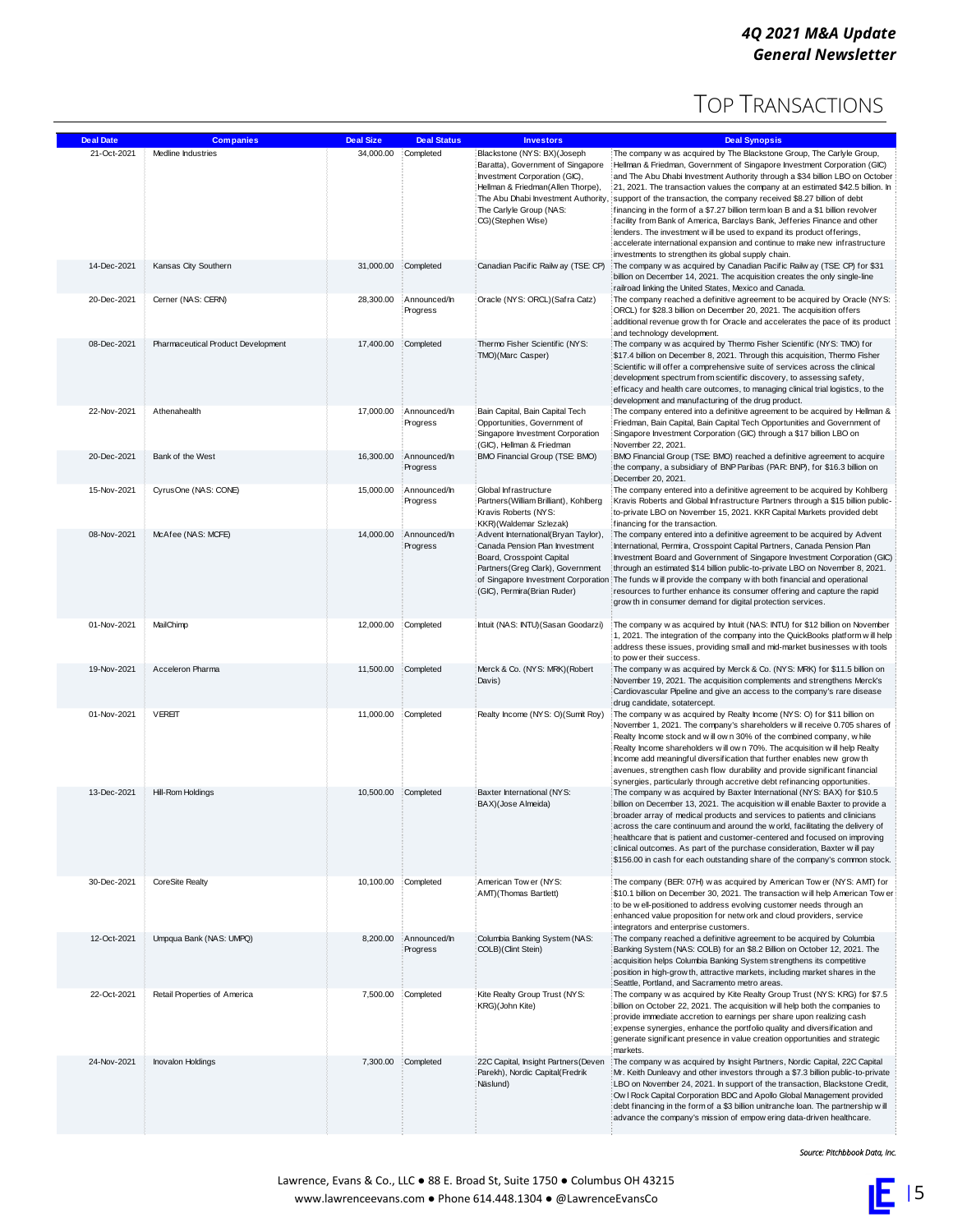| <b>Deal Date</b> | <b>Companies</b>                    | <b>Deal Size</b> | <b>Deal Status</b>       | <b>Investors</b>                                                                             | <b>Deal Synopsis</b>                                                                                                                                                                                                                                                                                                                                                                                                                                                                                                                                                                                                                                                                                                                                                                                                                                                                                                                            |
|------------------|-------------------------------------|------------------|--------------------------|----------------------------------------------------------------------------------------------|-------------------------------------------------------------------------------------------------------------------------------------------------------------------------------------------------------------------------------------------------------------------------------------------------------------------------------------------------------------------------------------------------------------------------------------------------------------------------------------------------------------------------------------------------------------------------------------------------------------------------------------------------------------------------------------------------------------------------------------------------------------------------------------------------------------------------------------------------------------------------------------------------------------------------------------------------|
| 02-Dec-2021      | Enable Midstream Partners           | 7,200.00         | Completed                | Energy Transfer (NYS: ET) (Marshall<br>McCrea)                                               | The company w as acquired by Energy Transfer (NYS: ET) for \$7.2 billion on<br>December 2, 2021. Under the terms of the agreement, the company's common<br>unitholders will receive 0.8595 Energy Transfer Partners common units for<br>each common unit. The transaction also included a \$10 million cash payment<br>for the company's general partner. The acquisition strengthens Energy<br>Transfer's midstream and gas transportation systems and also boosts its gas<br>gathering and processing assets in the Arkoma basin across Oklahoma and<br>Arkansas as well as in the Haynesville Shale in East Texas and North<br>Louisiana.                                                                                                                                                                                                                                                                                                    |
| 23-Nov-2021      | <b>TracFone Wireless</b>            | 6,900.00         | Completed                | Verizon Communications (NYS:<br>VZ)(Hans Vestberg)                                           | The company, a subsidiary of América Móvil (MEX: AMXA) w as acquired by<br>Verizon Communications (NYS: VZ) for \$6.9 billion on November 23, 2020.<br>Verizon paid \$3.125 billion in cash and \$3.125 billion in stock, América Móvil<br>w ill receive a contingent payout of \$650 million upon the completion of future<br>performance terms. The acquisition expands Verizon's portfolio into the value<br>segment, bringing access to its w ireless netw ork and comprehensive suite of<br>mobility products and services to a new customer base.                                                                                                                                                                                                                                                                                                                                                                                         |
| 14-Dec-2021      | Terminix Global Holdings (NYS: TMX) | 6,700.00         | Announced/In<br>Progress | Rentokil Initial (LON: RTO) (Andrew<br>Ransom)                                               | The company reached a definitive agreement to be acquired by Rentokil Initial<br>(LON: RTO) for \$6.7 billion on December 14, 2021. The acquisition will help<br>Rentokil Initial to become the global leader in commercial, residential and<br>termite pest control, and a leader in North America, the w orld's largest pest<br>control market.                                                                                                                                                                                                                                                                                                                                                                                                                                                                                                                                                                                               |
| 15-Dec-2021      | CMC Materials (NAS: CCMP)           | 6,500.00         | Announced/In<br>Progress | Entegris (NAS: ENTG)(Bertrand Loy)                                                           | The company reached a definitive agreement to be acquired by Entegris<br>(NAS: ENTG) for \$6.5 billion on December 15, 2021. The acquisition will<br>enable Entegris to bring to market a broader array of innovative and high-<br>value solutions, at a faster pace.                                                                                                                                                                                                                                                                                                                                                                                                                                                                                                                                                                                                                                                                           |
| 14-Oct-2021      | Medallia                            | 6,400.00         | Completed                | Mubadala Investment Company,<br>Thoma Bravo(Peter Stefanski)                                 | The company w as acquired by Thoma Bravo and Mubadala Investment<br>Company through a \$6.4 billion public-to-private LBO on October 14, 2021.<br>Blackstone Credit, Apollo Capital Management, Thoma Bravo Credit, Antares<br>Capital and Kohlberg Kravis Roberts provided debt financing in the form of a<br>loan for the transaction.                                                                                                                                                                                                                                                                                                                                                                                                                                                                                                                                                                                                        |
| 22-Nov-2021      | Vonage Holdings (NAS: VG)           | 6,200.00         | Announced/In<br>Progress | Ericsson (STO: ERIC B)(E. Ekholm)                                                            | The company reached a definitive agreement to be acquired by Ericsson<br>(STO: ERIC B) for \$6.2 billion on November 22, 2021. The acquisition enables<br>Ericsson to expand its presence in w ireless enterprise and broaden its global<br>offerings.                                                                                                                                                                                                                                                                                                                                                                                                                                                                                                                                                                                                                                                                                          |
| 27-Oct-2021      | Scientific Games Lottery            | 6,050.00         | Announced/In<br>Progress | Brookfield Business Partners (TSE:<br>BBU.UN) (David Court)                                  | Brookfield Business Partners entered into a definitive agreement to acquire<br>the lottery business of Scientific Games, through a \$6.05 billion LBO on<br>October 27, 2021. The company will receive a contingent payout of \$225<br>million based on the achievement of certain EBITDA targets in 2022 and 2023.<br>In support of the transaction, debt financing was provided by Barclays,<br>Deutsche Bank Securities, BNP Paribas, Crédit Agricole Corporate &<br>Investment Bank, Macquarie Investment Management and RBC Capital<br>Markets.                                                                                                                                                                                                                                                                                                                                                                                            |
| 11-Oct-2021      | Aspen Technology (NAS: AZPN)        | 6,000.00         | Announced/In<br>Progress | Emerson (NYS: EMR) (Surendralal<br>Karsanbhai)                                               | The company reached a definitive agreement to be acquired by Emerson<br>(NYS: EMR) for \$6 billion on October 11, 2021. The acquisition will help the<br>companies to create a high-performance industrial softw are leader with<br>greater scale, capabilities and technologies.                                                                                                                                                                                                                                                                                                                                                                                                                                                                                                                                                                                                                                                               |
| 23-Dec-2021      | <b>Ortho-Clinical Diagnostics</b>   | 6,000.00         | Announced/In<br>Progress | Quidel (NAS: QDEL) (Douglas<br>Bryant)                                                       | The company reached a definitive agreement to be acquired by Quidel (NAS:<br>QDEL) for an undisclosed amount on December 23, 2021. The combined<br>organization will unite w orld-class technologies and platforms to benefit<br>customers with expanded access to clinical chemistry, immunoassay,<br>molecular diagnostics, immunohematology, donor screening and point-of-care<br>diagnostics offerings.                                                                                                                                                                                                                                                                                                                                                                                                                                                                                                                                     |
| 01-Nov-2021      | <b>BA Sports Nutrition</b>          | 5,600.00         | Completed                | Coca-Cola (NYS: KO)                                                                          | The company w as acquired by Coca-Cola (NYS: KO) for \$5.6 billion on<br>November 1, 2021.                                                                                                                                                                                                                                                                                                                                                                                                                                                                                                                                                                                                                                                                                                                                                                                                                                                      |
| 08-Oct-2021      | Cloudera                            | 5,300.00         | Completed                | Clayton, Dubilier & Rice(Jeffrey<br>Hawn), Kohlberg Kravis Roberts<br>(NYS: KKR) (John Park) | The company w as acquired by Clayton, Dubilier & Rice and Kohlberg Kravis<br>Roberts through a \$5.3 billion public-to-private LBO on October 8, 2021. J.P.<br>Morgan, Bank of America, and KKR Capital Markets provided \$2.39 billion of<br>debt financing in the form of a \$250 million revolver facility, a \$1.64 billion first<br>lien delayed draw n term loan and a \$500 million second lieb term loan for the<br>transaction.                                                                                                                                                                                                                                                                                                                                                                                                                                                                                                        |
| 30-Nov-2021      | Covanta                             | 5,300.00         | Completed                | EQT (STO: EQT) (Alex Darden)                                                                 | The company w as acquired by EQT through a \$5.3 billion public-to-private<br>LBO on November 30, 2021. The transaction w as supported by an estimated<br>\$3 billion of debt financing in the form of a senior secured term loan, senior<br>unsecured notes, senior unsecured bridge facility including backstop delayed<br>draw term and bridge loan facilities, and a revolving credit facility, a \$1.335<br>billion term loan B, and a \$100 million term loan C from Citizens Bank,<br>Barclays, BNP Paribas, Citigroup, Credit Suisse, Fifth Third Bank, Mtsubishi<br>UFJ Financial Group, Royal Bank of Canada, Stifel Financial, The Goldman<br>Sachs Group, and Truist. EQT will increase investments across the business,<br>including leveraging its existing asset base to move higher up the waste<br>value chain, upgrading equipment at existing plants to reduce emissions, and<br>furthering investments in host communities. |
| 01-Dec-2021      | ProQuest (United States)            | 5,300.00         | Completed                | Clarivate Analytics (NYS:<br>CLVT)(Jerre Stead)                                              | The company w as acquired by Clarivate Analytics (NYS: CLVT) for \$5.3<br>billion on December 1, 2021. The consideration for the acquisition is<br>approximately \$4.0 billion in cash and \$1.3 billion of equity. The acquisition<br>advances Clarivate Analytics' position as an information and analytics<br>provider fueling discovery and innovation by empow ering research-focused<br>organizations around the globe.                                                                                                                                                                                                                                                                                                                                                                                                                                                                                                                   |
| 09-Nov-2021      | Solenis                             | 5,250.00         | Completed                | Platinum Equity (Todd Golditch)                                                              | The company w as acquired by Platinum Equity through a \$5.25 billion LBO on<br>November 9, 2021. The transaction w as supported by an \$1.1 billion of debt<br>financing in the form of a cross border term loan B from Bof A Securities,<br>Jefferies Finance, and The Goldman Sachs Group. As part of the acquisition,<br>the company merged with Sigura, an existing Platinum Equity portfolio<br>company. The addition of Sigura positions the company as a more diversified<br>w ater treatment leader w ith increased profitability and attractive grow th<br>opportunities.                                                                                                                                                                                                                                                                                                                                                             |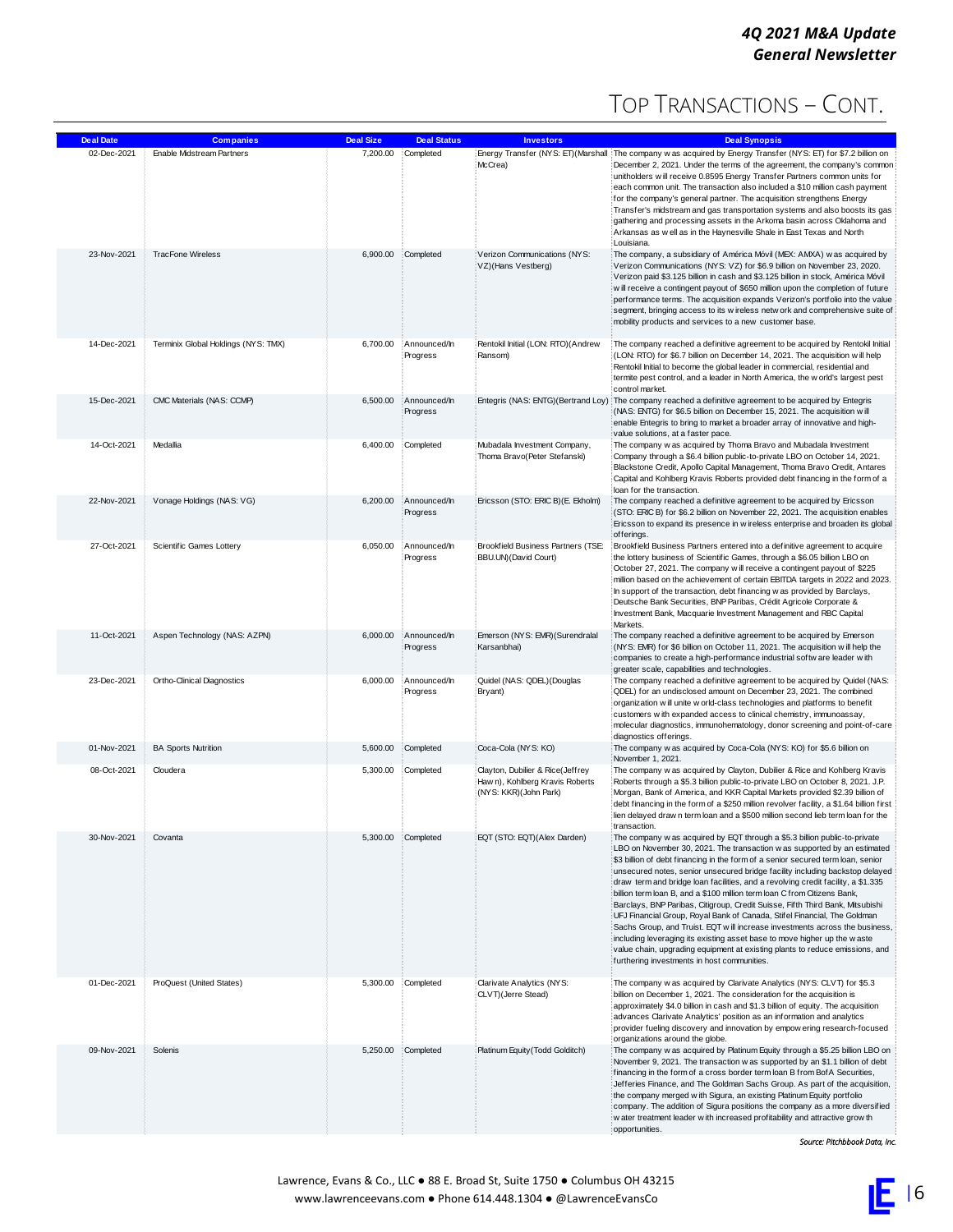| <b>Deal Date</b> | <b>Companies</b>                             | <b>Deal Size</b> | <b>Deal Status</b>       | <b>Investors</b>                                                                             | <b>Deal Synopsis</b>                                                                                                                                                                                                                                                                                                                                                                                                                                                                                                                                                                                                                                                                                                                                                       |
|------------------|----------------------------------------------|------------------|--------------------------|----------------------------------------------------------------------------------------------|----------------------------------------------------------------------------------------------------------------------------------------------------------------------------------------------------------------------------------------------------------------------------------------------------------------------------------------------------------------------------------------------------------------------------------------------------------------------------------------------------------------------------------------------------------------------------------------------------------------------------------------------------------------------------------------------------------------------------------------------------------------------------|
| 03-Nov-2021      | The Chamberlain Group                        | 5,000.00         | Completed                | Blackstone (NYS: BX)(Peter<br>Wallace)                                                       | The company w as acquired by The Blackstone Group through a \$5 billion<br>LBO on November 3, 2021. In support of the transaction, Wells Fargo,<br>Barclays, Citigroup and Deutsche Bank provided debt financing. The<br>investment from Blackstone positions the company with greater resources<br>and expertise to scale its softw are-based and connected services business<br>into new markets.                                                                                                                                                                                                                                                                                                                                                                        |
| 29-Dec-2021      | Oak Hill Advisors                            | 4,200.00         | Completed                | T. Row e Price (NAS: TROW) (Robert<br>Sharps)                                                | The company w as acquired by T. Row e Price (NAS: TROW) for \$4.2 billion<br>on December 29, 2021. The acquisition allow s T. Row e Price to broaden its<br>private markets business and add new capabilities in an area of client interest<br>and grow th. The company w ill receive an additional \$900 million in cash upon<br>the achievement of certain business milestones beginning in 2025.                                                                                                                                                                                                                                                                                                                                                                        |
| 28-Oct-2021      | Momentive (NAS: MNTV)                        | 4,130.00         | Announced/In<br>Progress | Zendesk (NYS: ZEN) (Mikkel Svane)                                                            | The company reached a definitive agreement to be acquired by Zendesk<br>(NYS: ZEN) for \$4.13 billion on October 28, 2021.                                                                                                                                                                                                                                                                                                                                                                                                                                                                                                                                                                                                                                                 |
| 01-Oct-2021      | Boomi                                        | 4,000.00         | Completed                | Francisco Partners (Dipanjan Deb),<br>TPG(Nehal Raj)                                         | The company, a subsidiary of Dell Technologies, w as acquired by Francisco<br>Partners and TPG through a \$4 billion LBO on May 2, 2021. In support of the<br>transaction, Sixth Street Specialty Lending BDC provided \$975 million of debt<br>financing in the form of a \$900 million term loan and a \$75 million revolving<br>credit facility. The transaction w ill support the company's next phase of<br>grow th as iPaaS pioneer.                                                                                                                                                                                                                                                                                                                                 |
| 05-Nov-2021      | Monmouth Real Estate Investment (NYS: MNR)   | 4,000.00         | Announced/In<br>Progress | Industrial Logistics Properties Trust<br>(NAS: ILPT)(John Murray)                            | The company reached a definitive agreement to be acquired by Industrial<br>Logistics Properties Trust (NAS: ILPT) for approximately \$4 billion on<br>November 5, 2021. ILPT w il also assume the \$409 million of debt. The<br>acquisition more than doubles the properties in ILPT's mainland portfolio and<br>expands ILPT's ability to benefit from ongoing strong fundamental tailw inds in<br>the industrial sector.                                                                                                                                                                                                                                                                                                                                                 |
| 12-Oct-2021      | Cornerstone OnDemand                         | 3,800.00         | Completed                | Clearlake Capital Group(Prashant<br>Mehrotra), Vector Capital<br>(California) (Andy Fishman) | The company w as acquired by Clearlake Capital Group and Vector Capital<br>(California) through an estimated \$3.8 billion public-to-private LBO on October<br>12, 2021. In support of the transaction, J.P. Morgan, BofA Securities, Ares<br>Management, Golub Capital, Antares Capital, Barclays, Blue Ow I Capital, BMO<br>Capital Markets, BNP Paribas, Credit Suisse, The Goldman Sachs Group and<br>Jefferies Finance provided \$2.12 billion debt financing in the form of a term<br>loan B. The acquisition combines Cornerstone's product and industry<br>leadership with Clearlake's proven softw are investment experience and<br>operational improvement approach, O.P.S., to strengthen and accelerate the<br>company's next phase of grow th and innovation. |
| 13-Dec-2021      | SPX Flow (NYS: FLOW)                         | 3,800.00         | Announced/In<br>Progress | Lone Star Funds (Donald Quintin)                                                             | The company (NYS: FLOW) entered into a definitive agreement to be acquired<br>by Lone Star Funds through a \$3.8 billion public-to-private LBO on December<br>13, 2021.                                                                                                                                                                                                                                                                                                                                                                                                                                                                                                                                                                                                    |
| 28-Oct-2021      | Purolite                                     | 3,700.00         | Announced/In<br>Progress |                                                                                              | Ecolab (NYS: ECL) (Christophe Beck) The company reached a definitive agreement to be acquired by Ecolab (NYS:<br>ECL) for \$3.7 billion on October 28, 2021. The acquisition allow s Ecolab to<br>increase its opportunities in the high grow th, high margin life sciences<br>businesses that include the purification of mRNA vaccines and monoclonal<br>antibodies for cancer-treatment drugs.                                                                                                                                                                                                                                                                                                                                                                          |
| 04-Oct-2021      | Rexnord (PMC Business)                       | 3,690.00         | Completed                | Regal Beloit (NYS: RRX) (Louis<br>Pinkham)                                                   | The PMC Business unit of Rexnord Industries (NYS: RXN) was acquired by<br>Regal Beloit (NYS: RBC) for \$3.69 billion on October 4, 2021. The acquisition<br>is expected to accelerate r&d and to create new avenues for grow th, with<br>an expanded focus outside of North America and an increased exposure to<br>high-grow th markets such as food and beverage, automation and aerospace.                                                                                                                                                                                                                                                                                                                                                                              |
| 20-Dec-2021      | Bluerock Residential Grow th REIT (ASE: BRG) | 3,600.00         | Announced/In<br>Progress | Blackstone Real Estate Income<br>Trust(Asim Hamid)                                           | The company (ASE: BRG) reached a definitive agreement to be acquired by<br>Blackstone Real Estate Income Trust, a subsidiary of Blackstone (NYS: BX),<br>for \$3.6 billion on December 20, 2021.                                                                                                                                                                                                                                                                                                                                                                                                                                                                                                                                                                           |
| 22-Nov-2021      | Ports America                                | 3,600.00         | Completed                | Canada Pension Plan Investment<br>Board(Scott Law rence)                                     | The company w as acquired by Canada Pension Plan Investment Board<br>through an estimated \$3.6 billion LBO on November 22, 2021. The transaction<br>values the company at an estimated \$4 billion. Canada Pension Plan<br>Investment Board w ill continue to support the business with long-term capital<br>and continuity of ow nership as the company deepens its focus on providing<br>service for all of its shipping lines and beneficial cargo ow ner customers.                                                                                                                                                                                                                                                                                                   |
| 01-Dec-2021      | Willis Tow ers Watson                        | 3,570.00         | Completed                | Arthur J. Gallagher & Company<br>(NYS: AJG)(Patrick Gallagher)                               | Certain reinsurance, specialty and retail brokerage operations of Willis<br>Tow ers Watson (NAS: WLTW) w ere acquired by Arthur J. Gallagher &<br>Company (NYS: AJG) for \$3.57 billion on December 1, 2021. The acquisition<br>helps Arthur J. Gallagher & Company to significantly expand its global value<br>proposition in reinsurance and broaden its retail brokerage footprint.                                                                                                                                                                                                                                                                                                                                                                                     |
| 27-Oct-2021      | Phillips 66 Partners (NYS: PSXP)             | 3,400.00         | Announced/In<br>Progress | Phillips 66 (NYS: PSX) (Robert<br>Herman)                                                    | The company reached a definitive agreement to be acquired by Phillips 66<br>(NYS: PSX) for \$3.4 billion on October 27, 2021. The deal will take place as<br>an all-stock transaction in w hich each outstanding PSXP common unitholder<br>would receive 0.50 shares of PSX common stock for each PSXP common<br>unit.                                                                                                                                                                                                                                                                                                                                                                                                                                                     |
| 28-Dec-2021      | Dicerna Pharmaceuticals (BER: DPL)           | 3,300.00         | Completed                | Novo Nordisk (CSE: NOVO<br>B)(Marcus Schindler)                                              | The company w as acquired by Novo Nordisk (CSE: NOVO B) for \$3.3 billion<br>on December 28, 2021. This transaction accelerates and expands Novo<br>Nordisk developement of RNAi therapeutics using Dicerna's proprietary GalXC<br>technology platform.                                                                                                                                                                                                                                                                                                                                                                                                                                                                                                                    |
| 01-Dec-2021      | Neustar                                      | 3,100.00         | Completed                | TransUnion (NYS: TRU) (Christopher<br>Cartw right)                                           | The company w as acquired by TransUnion (NYS: TRU) for \$3.1 billion on<br>December 1, 2021. The transaction w as supported by debt financing from<br>Deutsche Bank Securities, Bank of America, Capital One Financial and RBC<br>Capital Markets.                                                                                                                                                                                                                                                                                                                                                                                                                                                                                                                         |
| 07-Oct-2021      | Chief Oil & Gas                              | 3,000.00         | Rumor/Speculation        |                                                                                              | The company is rumored to be in talks regarding a potential acquisition for \$3<br>billion on October 7, 2021.                                                                                                                                                                                                                                                                                                                                                                                                                                                                                                                                                                                                                                                             |
| 30-Nov-2021      | Domtar                                       | 3,000.00         | Completed                | Paper Excellence(Joe Ragan)                                                                  | The company w as acquired by Paper Excellence Canada for \$3 billion on<br>November 30, 2021. The acquisition improves Paper Excellence's ability to<br>serve its expanding blue-chip customer base and its entrance in American<br>markets.                                                                                                                                                                                                                                                                                                                                                                                                                                                                                                                               |
| 14-Oct-2021      | Ginger                                       | 3,000.00         | Completed                | Headspace (Educational and<br>Training Services (B2C))(CeCe<br>Morken)                       | The company w as acquired by Headspace (Educational and Training<br>Services (B2C)) for \$3 billion on October 14, 2021.                                                                                                                                                                                                                                                                                                                                                                                                                                                                                                                                                                                                                                                   |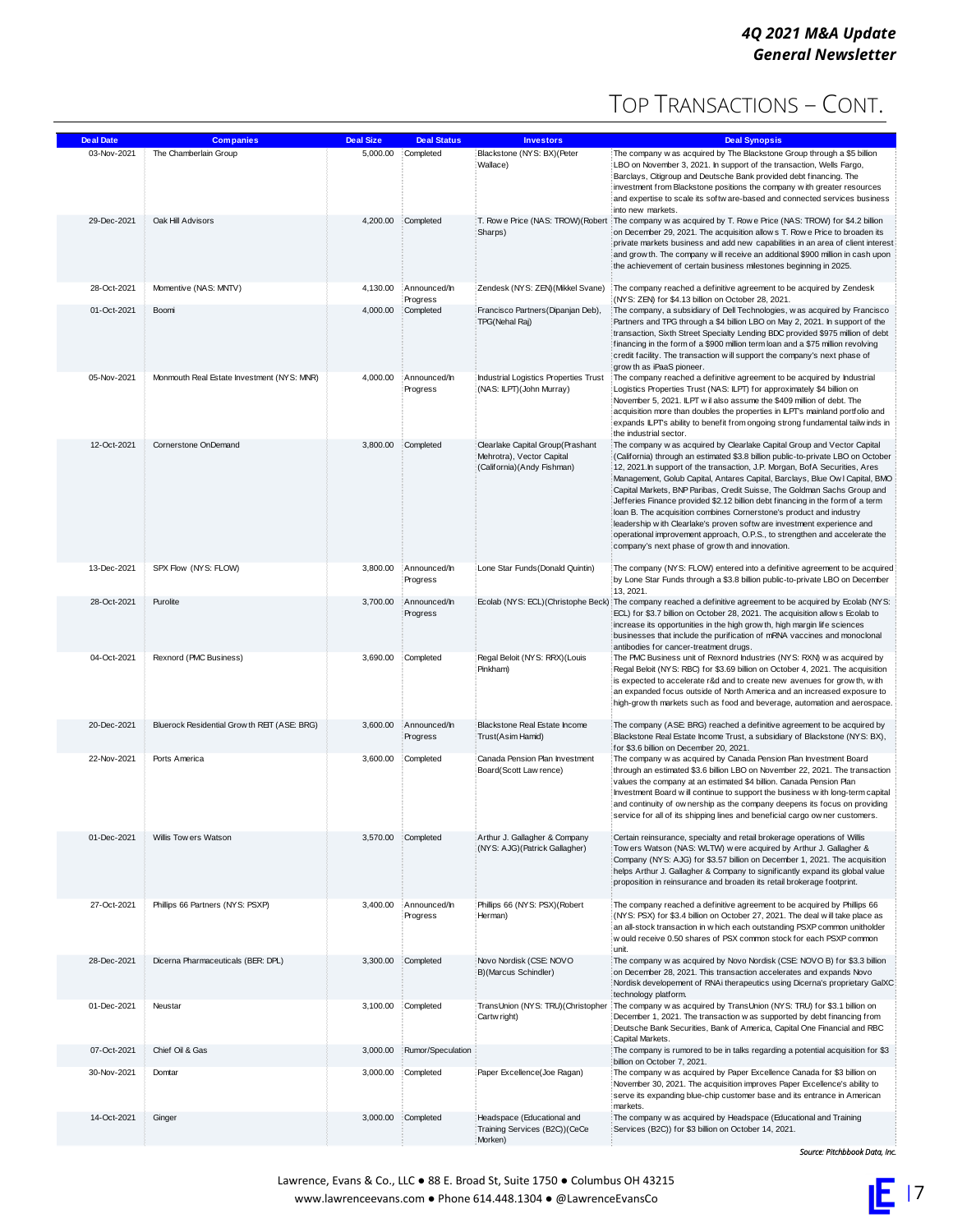| <b>Deal Date</b> | <b>Companies</b>                           | <b>Deal Size</b> | <b>Deal Status</b>       | <b>Investors</b>                                                                                            | <b>Deal Synopsis</b>                                                                                                                                                                                                                                                                                                                                                                                                                                                                                                                                                                                                   |
|------------------|--------------------------------------------|------------------|--------------------------|-------------------------------------------------------------------------------------------------------------|------------------------------------------------------------------------------------------------------------------------------------------------------------------------------------------------------------------------------------------------------------------------------------------------------------------------------------------------------------------------------------------------------------------------------------------------------------------------------------------------------------------------------------------------------------------------------------------------------------------------|
| 08-Dec-2021      | Ingram Micro                               | 3,000.00         | Announced/In<br>Progress | CMA CGM(Rodolphe Saadé)                                                                                     | CMA CGM entered into a definitive agreement to acquire the CLS shipw ire<br>and technology forw ard logistics businesses of Ingram Micro for \$3 billion on<br>December 8, 2021. This acquisition will further complement CEVA Logistics<br>offering in the contract logistics industry and support its objective to become<br>a top 5 global third-party logistics player.                                                                                                                                                                                                                                            |
| 30-Nov-2021      | Kofax                                      | 3,000.00         | Rumor/Speculation        |                                                                                                             | The company is rumored to be in talks regarding a potential acquisition for an<br>estimated \$3 billion on November 30, 2021.                                                                                                                                                                                                                                                                                                                                                                                                                                                                                          |
| 12-Nov-2021      | Manhattan Mini Storage                     | 3.000.00         | Announced/In<br>Progress | Cascade Investment, Government of<br>Singapore Investment Corporation<br>(GIC), StorageMart(Michael Burnam) | The company, a subsidiary of Edison Properties, has entered into a definitive<br>agreement to be acquired by StorageMart, via its financial sponsors<br>Government of Singapore Investment Corporation (GIC) and Cascade<br>Investment, through an estimated \$3 billion LBO on November 12, 2021.                                                                                                                                                                                                                                                                                                                     |
| 12-Oct-2021      | Moda Ingleside Energy Center               | 3,000.00         | Completed                | Enbridge (TSE: ENB) (Al Monaco)                                                                             | The company, a subsidiary of Moda Midstream, w as acquired by Enbridge<br>(TSE: ENB) for \$3 billion on October 12, 2021. The acquisition significantly<br>advances the Company's U.S. Gulf Coast export strategy and connectivity to<br>low-cost and long-lived reserves in the Permian and Eagle Ford basins. The<br>transaction also provides Enbridge with a 100 percent operating interest in<br>the Ingleside Energy Center and related pipeline and logistics infrastructure,<br>located near Corpus Christi, Texas, along with a 20 percent interest in the<br>670-thousand-barrel-per-day Cactus II Pipeline. |
| 05-Oct-2021      | Segra (Enterprise Unit)                    | 3,000.00         | Completed                |                                                                                                             | Cox Communications (Mark Greatrex) The commercial enterprise and carrier business of Segra (Charlotte), was<br>acquired by Cox Communications for an estimated \$3 billion on October 5,<br>2021. The acquisition supports Cox Communications's ongoing focus of<br>strategic infrastructure investments and its continued commitment to the<br>business services market.                                                                                                                                                                                                                                              |
| 01-Nov-2021      | Masterflex (Vernon Hills)                  | 2,900.00         | Completed                | Avantor (NYS: AVTR) (Michael<br>Stubblefield)                                                               | The company, a subsidiary of Antylia Scientific, w as acquired by Avantor<br>(NYS: AVTR) for \$2.9 billion on November 1, 2021. The acquisition<br>strengthens Avantor's offering across all bioproduction platforms including<br>monoclonal antibodies (mAbs), cell and gene therapy and mRNA and<br>supports both therapy and vaccine manufacturing including COVID-19.                                                                                                                                                                                                                                              |
| 12-Nov-2021      | Razer (HKG: 01337)                         | 2,900.00         | Rumor/Speculation        |                                                                                                             | The company is rumored to be in talks with CVC Capital Partners and its<br>management regarding a potential acquisition through an estimated \$2.9 billion<br>public-to-private LBO on November 12, 2021.                                                                                                                                                                                                                                                                                                                                                                                                              |
| 26-Oct-2021      | Kentucky Pow er                            | 2,846.00         | Announced/In<br>Progress | <b>Liberty Utilities</b>                                                                                    | The company reached a definitive agreement to be acquired by Liberty<br>Utilities, a subsidiary of Algonquin Pow er & Utilities (TSE: AQN), for \$2.846<br>billion on October 26, 2021. The acquisition is a part of Algonquin Pow er &<br>Utilities's grow th strategy and adds to its regulated footprint in the United<br>States.                                                                                                                                                                                                                                                                                   |
| 01-Oct-2021      | Infor Global Solutions (EAM Business Unit) | 2,820.00         | Completed                | Hexagon (STO: HEXA B) (Ola Rollén)                                                                          | The EAM business of Infor Global Solutions, w as acquired by Hexagon (STO:<br>HEXA B) for \$2.82 billion on October 1, 2021. Under the terms of the<br>agreement, Hexagon has paid \$792 million in cash and issued 132.6 million<br>series B shares to Infor Global Solutions.                                                                                                                                                                                                                                                                                                                                        |
| 29-Oct-2021      | Cadence Bancorp                            | 2,800.00         | Completed                | BancorpSouth (NYS: CADE)(James<br>Rollins)                                                                  | The company w as acquired by BancorpSouth (NYS: CADE) for \$2.8 billion on<br>October 29, 2021.                                                                                                                                                                                                                                                                                                                                                                                                                                                                                                                        |
| 01-Nov-2021      | Apple Leisure Group                        | 2,700.00         | Completed                | Hyatt (NYS: H) (Mark Hoplamazian)                                                                           | The company w as acquired by Hyatt (NYS: H) for \$2.7 billion on November 1,<br>2021.                                                                                                                                                                                                                                                                                                                                                                                                                                                                                                                                  |
| 14-Oct-2021      | <b>Blattner Energy</b>                     | 2,700.00         | Completed                | Quanta Services (NYS: PWR) (Earl<br>Austin)                                                                 | The company w as acquired by Quanta Services (NYS: PWR) for \$2.7 billion<br>on October 14, 2021. The transaction w ill further strengthen the company's<br>market leadership position, provide additional resources to take advantage of<br>next-generation opportunities emerging in the renew able energy market and<br>contribute to added, long-term success for employees and customers.                                                                                                                                                                                                                         |
| 01-Dec-2021      | Meredith (PINX: MDPEB)                     | 2,700.00         | Completed                | Dotdash (Neil Vogel)                                                                                        | The company w as acquired by Dotdash (NAS: BOUT), a subsidiary of Match<br>Group (NAS: MTCH), for \$2.7 billion on December 1, 2021. The acquisition will<br>help Dotdash to expand its collection of online publications and bulk up its<br>portfolio.                                                                                                                                                                                                                                                                                                                                                                |
| 03-Oct-2021      | TransCore                                  | 2,680.00         | Announced/In<br>Progress | ST Engineering (SES: S63)                                                                                   | The company, a subsidiary of Roper Technologies, reached a definitive<br>agreement to be acquired by ST Engineering (SES: S63) for \$2.68 billion on<br>October 3, 2021.                                                                                                                                                                                                                                                                                                                                                                                                                                               |
| 17-Dec-2021      | Bottomline Technologies (NAS: EPAY)        | 2,600.00         | Announced/In<br>Progress | Thoma Bravo(Holden Spaht)                                                                                   | The company has entered into a definitive agreement to be acquired by<br>Thoma Bravo through an estimated \$2.6 billion public-to-private LBO on<br>December 17, 2021.                                                                                                                                                                                                                                                                                                                                                                                                                                                 |
| 12-Nov-2021      | Carrix                                     | 2,500.00         | Completed                | Blackstone (NYS: BX)(Stephen<br>Bolze)                                                                      | The company w as acquired by The Blackstone Group through an estimated<br>\$2.5 billion LBO on November 12, 2021. The transaction values the company<br>at an estimated \$4.90 billion.                                                                                                                                                                                                                                                                                                                                                                                                                                |
| 23-Dec-2021      | Hey Dude                                   | 2,500.00         | Announced/In<br>Progress | Crocs (NAS: CROX)                                                                                           | The company reached a definitive agreement to be acquired by Crocs (NAS:<br>CROX) for \$2.5 billion on December 23, 2021. The company's casual,<br>comfortable and lightw eight products are aligned to long-term consumer<br>trends and are a perfect fit for Crocs.                                                                                                                                                                                                                                                                                                                                                  |
| 02-Dec-2021      | <b>Sirius Computer Solutions</b>           | 2,500.00         | Completed                | CDW (NAS: CDW)(Christine Leahy)                                                                             | The company w as acquired by CDW (NAS: CDW) for \$2.5 billion on<br>December 2, 2021. The acquisition is expected to accelerate and enhance<br>CDW's services and solutions capabilities in key grow th areas, including<br>hybrid infrastructure, security, digital and data innovation and cloud and<br>managed services, as well as add services scale, further balancing and<br>diversifying CDW's portfolio mix w ith enhanced profitability.                                                                                                                                                                     |
| 03-Oct-2021      | DentaQuest Ventures                        | 2,475.00         | Announced/In<br>Progress | Sun Life Financial (TSE: SLF) (Kevin<br>Strain)                                                             | The company reached a definitive agreement to be acquired by Sun Life<br>Financial (TSE: SLF) for \$2.475 billion on October 3, 2021. The transaction will<br>be financed using a combination of cash and debt.                                                                                                                                                                                                                                                                                                                                                                                                        |
| 06-Dec-2021      | GCP Applied Technologies (NYS: GCP)        | 2,300.00         | Announced/In<br>Progress | Saint-Gobain (PAR: SGO) (Benoit<br>Bazin)                                                                   | The company reached a definitive agreement to be acquired by Saint-Gobain<br>(PAR: SGO) for \$2.3 billion on December 6, 2021. The acquisition w ould<br>strengthen the company's position w orldwide in construction chemicals.                                                                                                                                                                                                                                                                                                                                                                                       |
| 04-Oct-2021      | Lehigh West Region                         | 2,300.00         | Completed                | Martin Marietta (NYS: MLM)(C. Nye)                                                                          | The company w as acquired by Martin Marietta (NYS: MLM) for \$2.3 billion on<br>October 4, 2021. The acquisition w ill enable Martin Marietta w ith a coast-to-<br>coast geographic footprint and expanded product offerings.<br>Source: Pitchbbook Data, Inc.                                                                                                                                                                                                                                                                                                                                                         |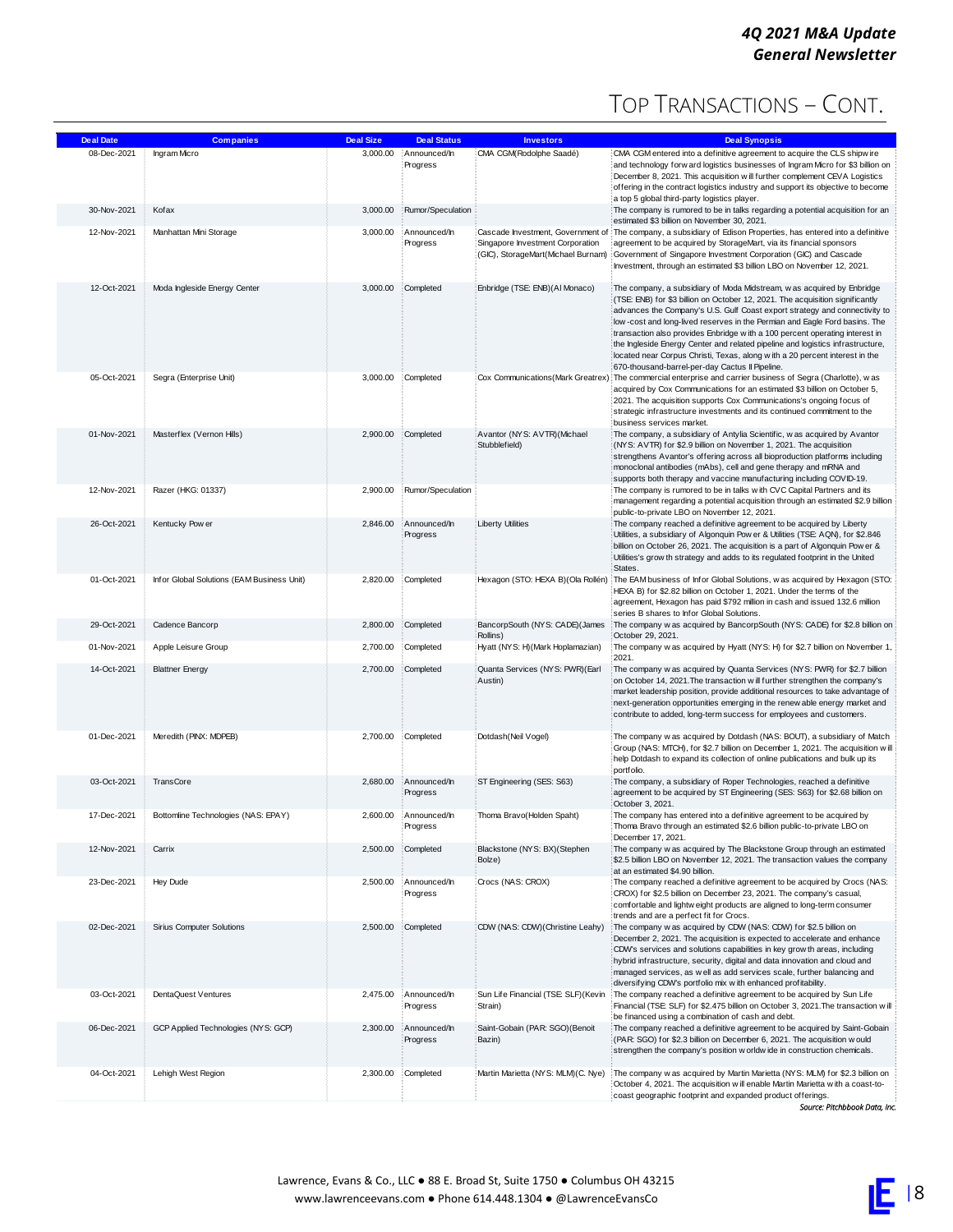| <b>Deal Date</b> | <b>Companies</b>                              | <b>Deal Size</b> | <b>Deal Status</b>       | <b>Investors</b>                                                                                                                                                                    | <b>Deal Synopsis</b>                                                                                                                                                                                                                                                                                                                                                                                                                                                                                                                                                                                                                                                      |
|------------------|-----------------------------------------------|------------------|--------------------------|-------------------------------------------------------------------------------------------------------------------------------------------------------------------------------------|---------------------------------------------------------------------------------------------------------------------------------------------------------------------------------------------------------------------------------------------------------------------------------------------------------------------------------------------------------------------------------------------------------------------------------------------------------------------------------------------------------------------------------------------------------------------------------------------------------------------------------------------------------------------------|
| 01-Nov-2021      | <b>Medical Solutions</b>                      | 2,300.00         | Completed                | Beecken Petty O'Keefe &<br>Company (Peter Magas), Caisse de<br>dépôt et placement du<br>Québec (Martin Laquerre),<br>Centerbridge Partners (Jeremy<br>Gelber), PNC Erieview Capital | The company w as acquired by Centerbridge Partners and Caisse de dépôt et<br>placement du Québec through an estimated \$2.3 billion LBO as of November<br>1, 2021. In support of the transaction, Jefferies Finance, Citizens Bank,<br>KeyBank, Mtsubishi UFJ Financial Group, Sumitomo Mitsui Banking, TD Bank<br>Group, UBS Group and Wells Fargo provided \$1.25 billion debt financing in the<br>form of a \$1.05 billion term loan B, a \$200 million delayed draw term loan B, a<br>\$180 million revolving credit line, and a \$270 million second lien term loan.<br>Beecken Petty O'Keefe & Company and PNC Erieview Capital also participated<br>in this round. |
| 05-Oct-2021      | Rexnord (Process & Motion Control Segment)    | 2,265.00         | Completed                | Regal Beloit (NYS: RRX)(Louis<br>Pinkham)                                                                                                                                           | Process & Motion Control segment of Rexnord Industries (NYS: ZWS) was<br>acquired by Regal Beloit (NYS: RRX) for \$2.265 billion on October 5, 2021.<br>This combination brings together two highly complementary businesses,<br>creating a premier provider of pow er transmission products, poised to deliver<br>enhanced value for our customers, associates and shareholders.                                                                                                                                                                                                                                                                                         |
| 03-Dec-2021      | Resonetics                                    | 2,250.00         | Completed                | Schmidt)                                                                                                                                                                            | The Carlyle Group (NAS: CG)(Robert∛The company w as acquired by The Carlyle Group through an estimated \$1.13⊺<br>billion LBO on December 3, 2021. The transaction values the company at an<br>estimated \$2.25 billion. The investment w ill help the company grow its<br>business and enhance the product capabilities to better serve our customers.<br>In support of the transaction, BMO Capital Markets, Credit Suisse, Antares<br>Capital, and The Goldman Sachs Group provided debt financing in the form of<br>a \$130 million term loan.                                                                                                                        |
| 15-Nov-2021      | Transplace                                    | 2,250.00         | Completed                | Uber Freight(Lior Ron)                                                                                                                                                              | The company w as acquired by Uber Freight for \$2.25 billion on November 15,<br>2021. The acquisition brings together Uber Freight's vast netw ork of digitally-<br>enabled carriers with the company's trusted shipper technology and<br>operational solutions to meet the rapidly evolving needs of shippers and<br>carriers alike.                                                                                                                                                                                                                                                                                                                                     |
| 19-Oct-2021      | Pw <sub>C</sub>                               | 2,200.00         | Announced/In<br>Progress | Clayton, Dubilier & Rice(Russell<br>Fradin)                                                                                                                                         | The company, a subsidiary of Pw C entered into a definitive agreement to be<br>acquired by Clayton and Dubilier & Rice through a \$2.2 billion LBO on October<br>19, 2021.                                                                                                                                                                                                                                                                                                                                                                                                                                                                                                |
| 01-Nov-2021      | Vine Energy                                   | 2,200.00         | Completed                | Chesapeake Energy (NAS:<br>CHK)(Michael Wichterich)                                                                                                                                 | The company, a subsidiary of The Blackstone Group, w as acquired by<br>Chesapeake Energy (NAS: CHK) for \$2.2 billion on November 01, 2021. The<br>acquisition strengthens Chesapeake's position in the Haynesville Shale with<br>over 900 additional drilling locations, immediately improving its free cash flow<br>profile and accelerating a significant return of capital to its shareholders at a<br>time of favorable natural gas prices.                                                                                                                                                                                                                          |
| 01-Oct-2021      | <b>Boral Building Products</b>                | 2,150.00         | Completed                | Westlake Chemical (NYS:<br>WLK) (Albert Chao)                                                                                                                                       | The company, a subsidiary of Boral, was acquired by Westlake Chemical<br>(NYS: WLK) for \$2.15 billion on October 1, 2021. The additional product lines<br>w ill broaden Westlake Chemical's footprint into the grow ing housing and light<br>commercial markets in North America.                                                                                                                                                                                                                                                                                                                                                                                        |
| 01-Oct-2021      | <b>Boral Industries</b>                       | 2,150.00         | Completed                | Westlake Chemical (NYS:<br>WLK) (Albert Chao)                                                                                                                                       | the North American building products businesses of Boral Industries, a<br>subsidiary of Boral (ASX: BLD) w as acquired by Westlake Chemical (NYS:<br>WLK) for \$2.15 billion on October 1, 2021. This acquisition broadens<br>Westlake's product lines and expands its presence in the North American<br>market.                                                                                                                                                                                                                                                                                                                                                          |
| 16-Dec-2021      | Steadfast Apartment REIT                      | 2,125.00         | Completed                | Independence Realty Trust (NYS:<br>IRT)(Scott Schaeffer)                                                                                                                            | The company w as acquired by Independence Realty Trust (NYS: IRT) for<br>\$2.125 billion on December 16, 2021. Under the terms of the merger<br>agreement, each company's common share will be converted into 0.905<br>shares of new ly issued IRT common stock, including cash in lieu of fractional<br>shares. The transaction will strengthen IRT's diversification across the high-<br>grow th Sunbelt region, w hich has and is expected to continue to experience<br>strong population and employment grow th trends.                                                                                                                                               |
| 01-Nov-2021      | Allspring Global Investments                  | 2,100.00         | Completed                | GTCR(Collin Roche), Reverence<br>Capital Partners (Milton Berlinski)                                                                                                                | The company w as acquired by Reverence Capital Partners and GTCR for<br>\$2.1 billion on November 1, 2021. The transaction values the company at an<br>estimated \$2.33 billion. The investment strengthens the company's position as<br>a high-performing asset management firm and allow s it to operate with the<br>singular focus of best serving the needs of its global institutional, retirement<br>and w ealth management clients.                                                                                                                                                                                                                                |
| 01-Oct-2021      | Harvest Health & Recreation                   | 2,100.00         | Completed                | Trulieve Cannabis (CNQ: TRUL) (Kim<br>Rivers)                                                                                                                                       | The company w as acquired by Trulieve Cannabis (CNQ: TRUL) for \$2.1 billion<br>on October 1, 2021. The acquisition increases Trulieve's scale across and<br>solidifies position across their hub.                                                                                                                                                                                                                                                                                                                                                                                                                                                                        |
| 30-Nov-2021      | Raven Industries                              | 2,100.00         | Completed                | CNH Industrial (NYS: CNHI)(Scott<br>: Wine)                                                                                                                                         | The company w as acquired by CNH Industrial (NYS: CNHI) for \$2.1 billion on<br>November 30, 2021. The acquisition w ill enhance CNH Industrial's position in<br>the global agriculture equipment market by adding strong innovation<br>capabilities in autonomous and precision agriculture technology.                                                                                                                                                                                                                                                                                                                                                                  |
| 15-Oct-2021      | VPC Impact Acquisition Holdings               | 2,100.00         | Completed                | Bakkt (NYS: BKKT) (Gavin Michael)                                                                                                                                                   | The company w as acquired by Bakkt for \$2.1 billion through a reverse<br>merger, resulting in the combined entity trading on the New York Stock<br>Exchange under the ticker symbol "BKKT" on October 15, 2021.                                                                                                                                                                                                                                                                                                                                                                                                                                                          |
| 01-Nov-2021      | <b>Lexington Partners</b>                     | 2,088.00         | Announced/In<br>Progress | Franklin Templeton (NYS:<br>BEN) (Jennifer Johnson)                                                                                                                                 | The company reached a definitive agreement to be acquired by Franklin<br>Templeton (NYS: BEN) for \$2.088 billion on November 1, 2021. The<br>consideration consists of payment of \$1 billion cash at close and additional<br>payments totaling \$750 million over the next three years. The company will<br>receive a contingent payout of \$338 million upon completion of certain<br>performance targets over approximately five years. The acquisition bolsters<br>Franklin Templeton's alternative asset capabilities and complements its<br>existing strengths in real estate, private credit, and hedge fund strategies.                                          |
| 01-Dec-2021      | Meredith Local Media Group                    | 2,062.53         | Completed                | How ell)                                                                                                                                                                            | Gray Television (NYS: GTN.A)(Hilton The company, a subsidiary of Meredith (PINX: MDPEB) was acquired by Gray<br>Television (NYS: GTN.A) for AUD 2.825 billion on December 1, 2021.                                                                                                                                                                                                                                                                                                                                                                                                                                                                                        |
| 15-Oct-2021      | <b>AOC Resins</b>                             | 2,000.00         | Completed                | Lone Star Funds (Donald Quintin)                                                                                                                                                    | The company, a subsidiary of Chemicalnvest Holding, w as acquired by Lone<br>Star Funds through an estimated \$2 billion LBO on October 15, 2021. In<br>support of the transaction, Barings, RBC Capital Markets, and Bank of<br>America Merrill Lynch provided \$1.81 billion of debt financing in the form of a<br>first lien loan, a \$200 million revolver facility, a \$1.26 billion term loan B, and a<br>\$350 million note. RBC Capital Markets also provided debt in the form of \$350<br>million 6.625% senior unsecured notes.                                                                                                                                 |
| 24-Nov-2021      | <b>Fidelity National Information Services</b> | 2,000.00         | Rumor/Speculation        |                                                                                                                                                                                     | Fidelity National Information Services is rumored to be in talks to sell its capital<br>market business to STG Partners through a potential \$2 billion LBO as of<br>November 24, 2021.                                                                                                                                                                                                                                                                                                                                                                                                                                                                                   |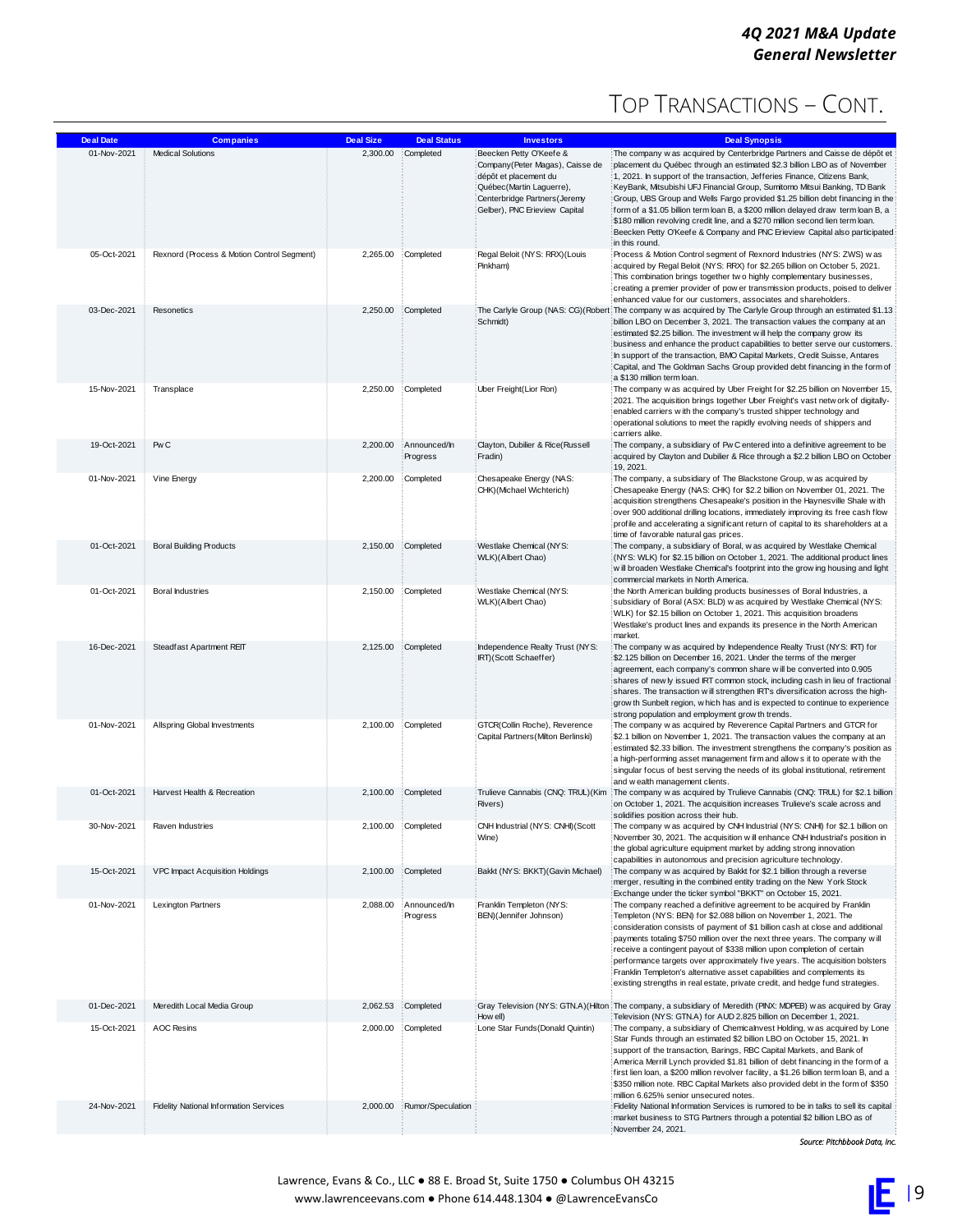| <b>Deal Date</b> | <b>Companies</b>                 | <b>Deal Size</b> | <b>Deal Status</b>       | <b>Investors</b>                                                                                         | <b>Deal Synopsis</b>                                                                                                                                                                                                                                                                                                                                                                                                                                                                                                                                                                                                                                                                                     |
|------------------|----------------------------------|------------------|--------------------------|----------------------------------------------------------------------------------------------------------|----------------------------------------------------------------------------------------------------------------------------------------------------------------------------------------------------------------------------------------------------------------------------------------------------------------------------------------------------------------------------------------------------------------------------------------------------------------------------------------------------------------------------------------------------------------------------------------------------------------------------------------------------------------------------------------------------------|
| 20-Dec-2021      | Hexion Holdings (PINX: HXOH)     | 2,000.00         | Announced/In<br>Progress | American Securities (Scott Wolff)                                                                        | The company entered into a definitive agreement to be acquired by American<br>Securities through a \$2 billion LBO on December 20, 2021.                                                                                                                                                                                                                                                                                                                                                                                                                                                                                                                                                                 |
| 05-Nov-2021      | Qad                              | 2,000.00         | Completed                | Thoma Bravo(Scott Crabill)                                                                               | The company w as acquired by Thoma Bravo through a \$2 billion public-to-<br>private LBO on November 5, 2021.                                                                                                                                                                                                                                                                                                                                                                                                                                                                                                                                                                                            |
| 14-Dec-2021      | R.R. Donnelley & Sons (NYS: RRD) | 1,955.23         | Announced/In<br>Progress | Chatham Asset Management                                                                                 | The company entered into a definitive agreement to be acquired by Chatham<br>Asset Management through an estimated \$1.96 billion LBO on December 14,<br>2021. The transaction values the company at an estimated \$2.3 billion.<br>JPMorgan Chase Bank and Macquarie Capital provided debt financing of<br>\$1.06 billion.                                                                                                                                                                                                                                                                                                                                                                              |
| 27-Dec-2021      | <b>CUSIP Global Services</b>     | 1,925.00         | Announced/In<br>Progress | FactSet Research Systems (NYS:<br>FDS)(Philip Snow)                                                      | FactSet Research Systems (NYS: FDS) reached a definitive agreement to<br>acquire the company, a subsidiary of S&P Global (NYS: SPGI), for \$1.93<br>billion on December 27, 2021. The acquisition will significantly expand<br>FactSet's critical role in the global capital markets, advancing its open data<br>strategy.                                                                                                                                                                                                                                                                                                                                                                               |
| 25-Oct-2021      | Clearw ay Community Energy       | 1,900.00         | Announced/In<br>Progress | Kohlberg Kravis Roberts (NYS:<br>KKR)(James Cunningham)                                                  | The company, a subsidiary of Clearw ay Energy, entered into a definitive<br>agreement to be acquired by Kohlberg Kravis Roberts through an LBO for<br>\$1.9 billion on October 25, 2021.                                                                                                                                                                                                                                                                                                                                                                                                                                                                                                                 |
| 09-Nov-2021      | Kadmon Holdings                  | 1,900.00         | Completed                | Sanofi (PAR: SAN) (Olivier Charmeil)                                                                     | The company w as acquired by Sanofi (PAR: SAN) for \$1.9 billion on<br>November 9, 2021. The acquisition w ill Help Sanofi to further strengthen the<br>grow th of its transplant business and supports its strategy to continue to<br>grow its General Medicines core assets.                                                                                                                                                                                                                                                                                                                                                                                                                           |
| 25-Oct-2021      | PAE (NAS: PAE)                   | 1,900.00         | Announced/In<br>Progress | Amentum Services, American<br>Securities (Benjamin Dickson),<br>Lindsay Goldberg(J. Russell<br>Triedman) | The company entered into a definitive agreement to be acquired by Amentum<br>Services, via its financial sponsors American Securities and Lindsay<br>Goldberg, through an estimated \$1.9 billion LBO on October 25, 2021. Under<br>the terms of the agreement, PAE shareholders will be entitled to receive<br>\$10.05 per share in cash upon the consummation of the transaction. The<br>purchase price represents an approximately 70% premium over PAE's closing<br>price on October 22, 2021, the last trading day prior to the announcement of<br>the transaction.                                                                                                                                 |
| 07-Dec-2021      | Pathw ire                        | 1,900.00         | Completed                | Sinch (STO: SINCH) (Oscar Werner)                                                                        | The company w as acquired by Sinch (STO: SINCH) for \$1.9 billion on<br>December 7, 2021. The consideration consists of \$925 million in cash and 51<br>million new shares in Sinch which will be issued and delivered in two<br>tranches in February and May 2022.                                                                                                                                                                                                                                                                                                                                                                                                                                      |
| 31-Dec-2021      | <b>GEP Haynesville</b>           | 1,850.00         | Completed                | Southw estern Energy (NYS:<br>SWN) (William Way)                                                         | The company w as acquired by Southw estern Energy (NYS: SWN) for \$1.85<br>billion on December 31, 2021. The acquisition price consists of \$1.325 billion<br>in cash and approximately \$525 million in Southw estern Energy common<br>shares. Bank of America, Citigroup, J.P. Morgan and Royal Bank of Canada<br>provided \$1.325 billion of loan financing to support the transaction. The<br>transaction builds further scale, deepens Southw estern Energy's inventory,<br>improves key financial metrics, including margins, returns and per-share<br>ratios, fortifies its financial strength and enhances its presence in the<br>Haynesville and Middle Bossier shale plays in North Louisiana. |
| 30-Dec-2021      | PeproTech                        | 1,850.00         | Completed                | Thermo Fisher Scientific (NYS:<br>TMO)(Marc Casper)                                                      | The company w as acquired by Thermo Fisher Scientific (NYS: TMO) for<br>\$1.85 billion on December 30, 2021. The company's recombinant proteins<br>portfolio complements Thermo Fisher's cell culture media products and will<br>enable Thermo Fisher to provide customers significant benefits through an<br>integrated of fering.                                                                                                                                                                                                                                                                                                                                                                      |
| 01-Oct-2021      | Appriss Insights                 | 1,825.00         | Completed                | Equifax (NYS: EFX) (Mark Begor)                                                                          | The company, a subsidiary of Appriss, w as acquired by Equifax (NYS: EFX)<br>for \$1825 million on October 1, 2021. The acquisition expands Equifax's<br>business unit, Workforce Solutions, by broadening the Equifax suite of<br>complementary verification capabilities, advancing the path tow ard a<br>comprehensive Workforce Solutions data hub, enhancing identity and fraud<br>offerings and positioning Equifax as the resource of choice for public and<br>private sector decision intelligence.                                                                                                                                                                                              |
| 03-Nov-2021      | Fenix Marine Service             | 1,800.00         | Announced/In<br>Progress | CMA CGM(Rodolphe Saadé)                                                                                  | The company reached a definitive agreement to be acquired by CMA CGM for<br>an estimated \$1.8 billion on November 3, 2021.                                                                                                                                                                                                                                                                                                                                                                                                                                                                                                                                                                              |
| 26-Oct-2021      | Oasis Midstream (NAS: OMP)       | 1,800.00         | Announced/In<br>Progress | Crestwood Equity Partners (NYS:<br>CEQP) (Robert Phillips)                                               | The company reached a definitive agreement to be acquired by Crestwood<br>Equity Partners (NYS: CEQP), a subsidiary of Crestw ood Midstream, for \$1.8<br>billion on October 26, 2021. The total consideration consists of 33.8 million of<br>new ly issued Crestw ood common units and \$160 million of cash<br>consideration. The acquisition expands Crestw ood's leading position in the<br>Williston Basin with substantial synergy value through current asset<br>connectivity and future integration and optimization of existing infrastructure.                                                                                                                                                 |
| 17-Dec-2021      | <b>TransUnion Healthcare</b>     | 1,735.00         | Completed                | Clearlake Capital Group(Behdad<br>Eghbali), nThrive(Hemant Goel)                                         | The healthcare business division of TransUnion w as acquired by nThrive, via<br>its financial sponsor Clearlake Capital Group, through a \$1.74 billion LBO on<br>December 17, 2021. The unified business will offer healthcare organizations<br>complete end-to-end RCM technology solutions available, streamlining patient<br>access for better patient and financial outcomes and empow ering customers<br>w ith increased predictability and confidence in their financial performance.                                                                                                                                                                                                             |
| 09-Dec-2021      | Storage West Platform            | 1,690.00         | Completed                | Cubesmart (NYS:<br>CUBE)(Christopher Marr)                                                               | The company, a subsidiary of LAACO (PINX: LAACZ) was acquired by<br>Cubesmart (NYS: CUBE) for \$1.69 billion on December 9, 2021. The<br>acquisition w as funded using the net proceeds from a combination of capital<br>raising transactions, including Cubesmart's recent offerings of 15,525,000<br>common shares, \$550 million of unsecured senior notes due in 2028, and<br>\$500 million of unsecured senior notes due in 2032. The transaction<br>enhances Cubesmart's portfolio and further diversify geographic exposure.                                                                                                                                                                      |

#### *Source: Pitchbbook Data, Inc.*

The preceding Top Transactions were compiled from Pitchbook Data, Inc. Pitchbook Data, Inc. recorded 4,127 deals from October 1, 2021 to December 31, 2021. 824 Deals had deal size disclosed. The following transaction are represented from the disclosed deals. For reference, deal activity as tracked by Pitchbook Data for the 3rd quarter of 2021 was 3,909 deals with 794 deals with transaction size. Total deal activity increased 5.6% quarter over quarter.